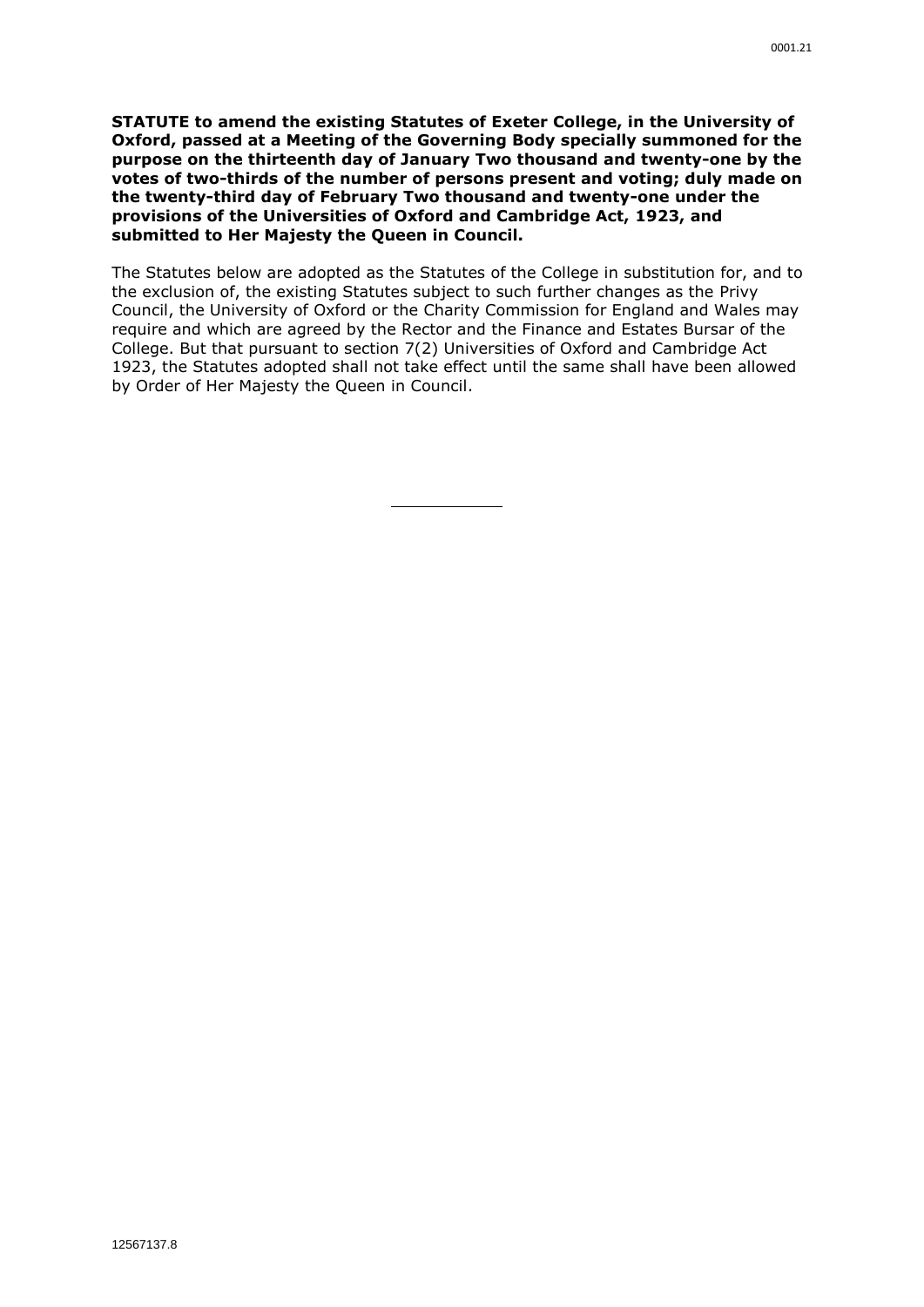

# **Exeter College, Oxford**

# **STATUTES**

# **[DATE]**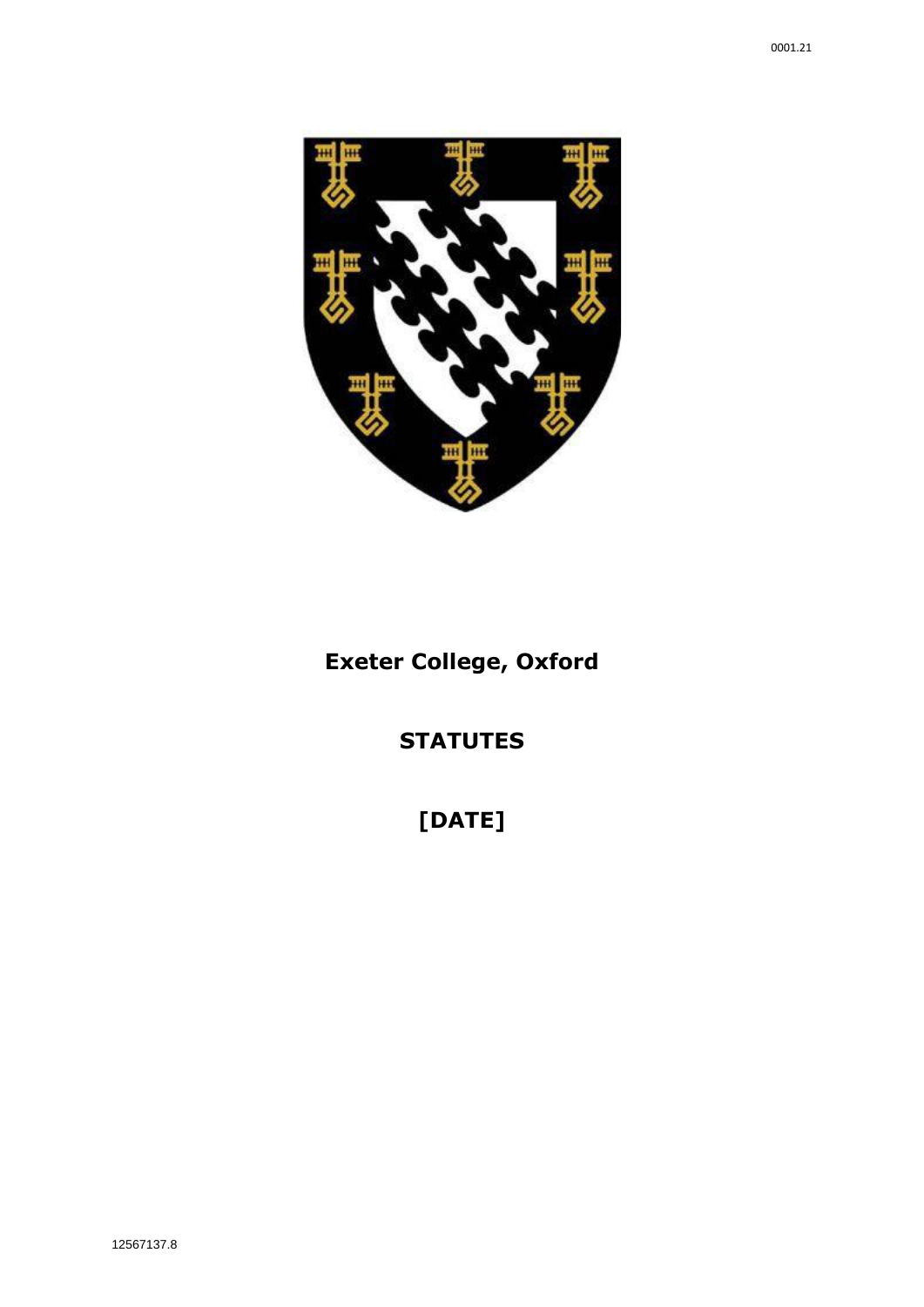#### **STATUTES MADE FOR EXETER COLLEGE, OXFORD**

#### BY THE UNIVERSITY OF OXFORD COMMISSIONERS ACTING IN PURSUANCE OF THE UNIVERSITIES OF OXFORD AND CAMBRIDGE ACT 1923

with amendments approved by the King's Most Excellent Majesty in Council on 7 February 1933, 28 July 1938, 27 April 1948, 9 July 1948, 26 June 1950, and 29 June 1951

and by the Queen's Most Excellent Majesty in Council on 29 July 1955, 14 March 1958, 19 December 1958, 23 June 1960, 14 May 1962, 27 June 1962, 28 November 1962, 20 December 1963, 26 February 1965, 23 March 1967, 28 November 1967, 25 June 1969, 4 February 1972, 1 March 1972, 26 July 1972, 20 December 1972, 18 December 1974, 12 February 1975, 19 January 1976, 9 March 1977, 9 February 1978, 18 February 1981, 30 July 1982, 12 February 1986, 25 July 1986, 10 February 1987, 18 March 1987, 17 February 1988, 26 July 1988, 7 June 1990, 20 March 1991, 9 February 1993, 28 June 1995, 26 July 1995, 27 April 1999, 13 December 2000, 14 April 2004, 6 March 2007 and [*date*]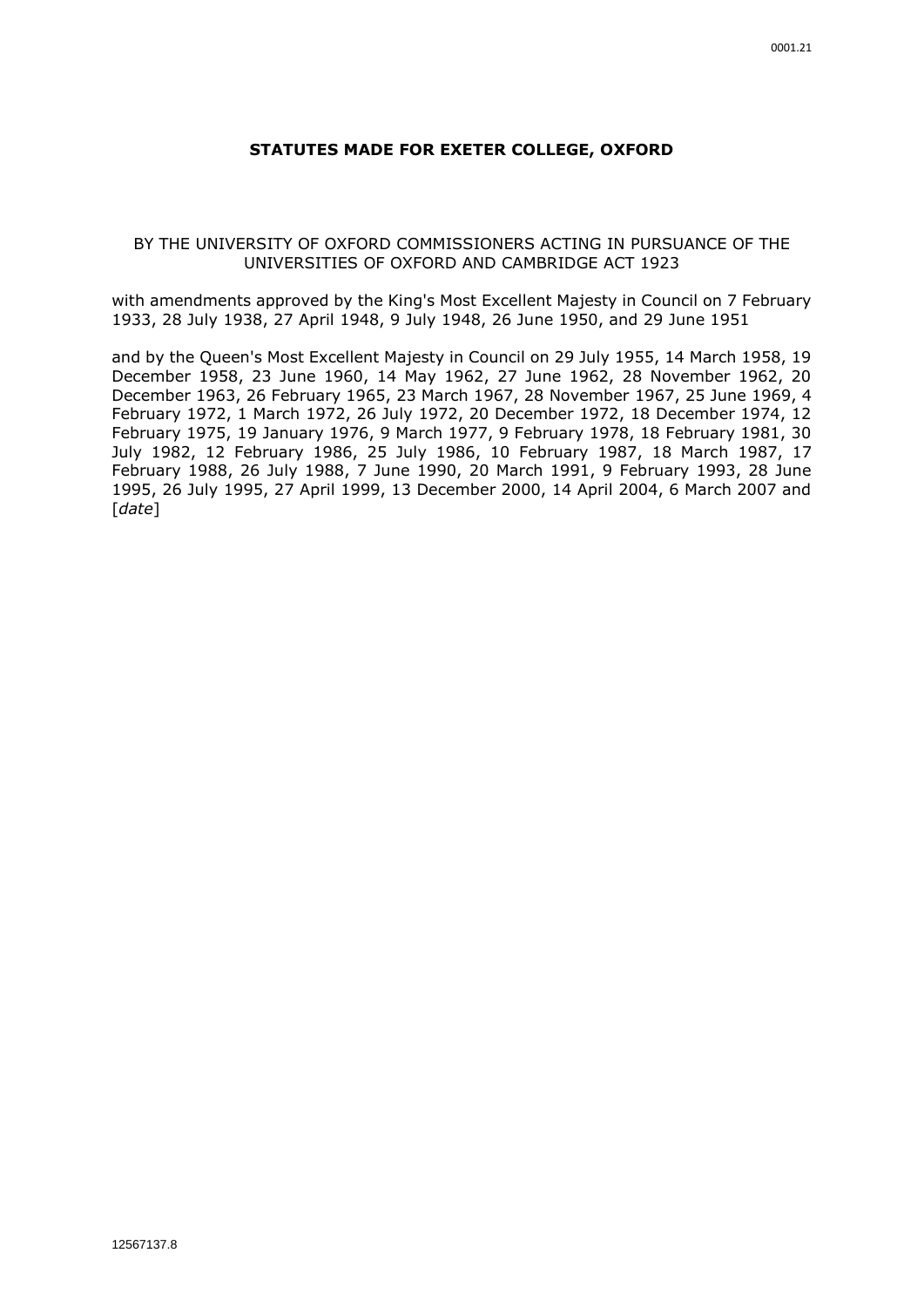#### **SPECIAL PROVISIONS**

- 1. The Statutes of Exeter College made in the year 1925, together with subsequent amendments thereof, are hereby repealed, without prejudice to any right acquired or liability incurred, or thing done thereunder.
- 2. These Statutes shall be subject to alteration in the manner provided by the Universities of Oxford and Cambridge Act 1923.
- 3. These Statutes are made wholly for Exeter College within the meaning of the Universities of Oxford and Cambridge Act 1877, Section 30, as set out in the Schedule of the Universities of Oxford and Cambridge Act, 1923.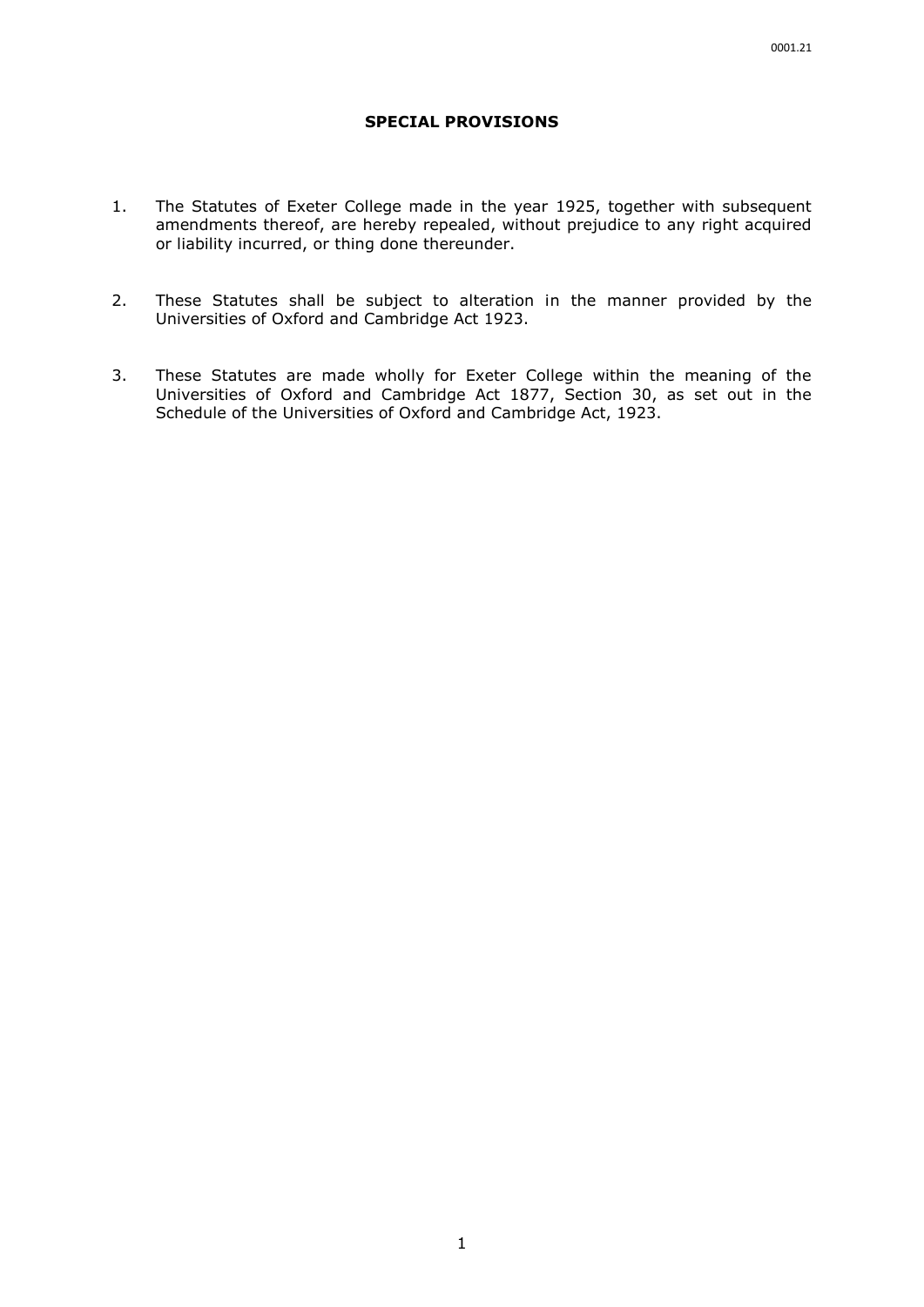# **CONTENTS PAGE**

| $2^{\circ}$    |  |
|----------------|--|
| 3 <sup>7</sup> |  |
| 4 <sup>1</sup> |  |
| 5.             |  |
| 6              |  |
|                |  |
| 8              |  |
|                |  |
|                |  |
|                |  |
|                |  |
|                |  |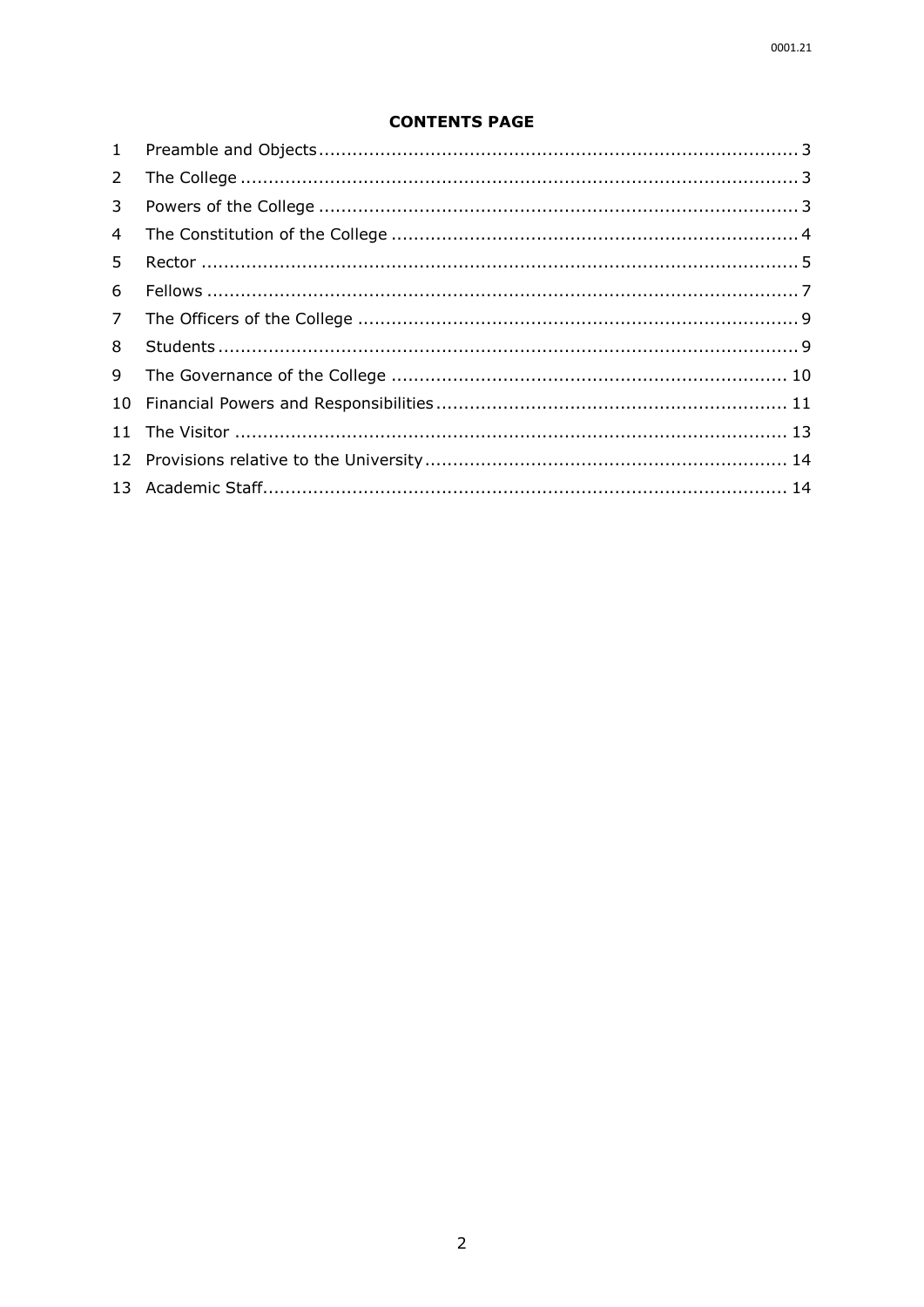#### **EXETER COLLEGE, OXFORD**

#### **STATUTES**

#### **Effective from [***date***]**

#### <span id="page-5-0"></span>**1 Preamble and Objects**

- 1.1 Exeter College ("the College") was founded by Walter de Stapeldon, Bishop of Exeter, in 1314; and was incorporated by Charter of Queen Elizabeth in 1565, under the name of Exeter College in the University of Oxford ("the University"), and enlarged by a second endowment given in that year by Sir W. Petre, Knight, for the "increase of sound learning, and for the common profit of the Church of Christ and of this Realm, and of the subjects of the same."
- 1.2 The objects of the College shall be to maintain and support a college within the University for the advancement of knowledge, education, research, learning and religion.

# <span id="page-5-1"></span>**2 The College**

- 2.1 The corporate name of the College is "The Rector and Scholars of Exeter College in the University of Oxford".
- 2.2 For the purposes of these Statutes, the reference in the corporate name to the "Scholars" means those persons who are the members of the Governing Body of the College.

#### <span id="page-5-2"></span>**3 Powers of the College**

The College shall have full power to:

- 3.1 admit and remove Students;
- 3.2 accept, acquire and hold any personal property whatsoever;
- 3.3 accept, acquire and hold any lands and hereditaments situate in the United Kingdom or elsewhere;
- 3.4 dispose of, either by way of sale or lease, and to exchange, mortgage, charge, improve, manage, develop, turn to account or otherwise deal with all or any part of such property, real or personal, belonging to the College, upon such terms and in such manner as it shall see fit;
- 3.5 borrow, lend, give and accept guarantees and to accept mortgages;
- 3.6 employ such staff as are necessary for the proper pursuit of the objects and to make all reasonable and necessary provision for the payment of pensions and superannuation to staff; and
- 3.7 do all other things as may be incidental or conducive to the carrying out of the above objects, including all other matters incidental or appertaining to a body corporate; provided always that:
	- (a) nothing in this Statute shall be deemed to empower the College to dispose of, or deal with, its property in the manner mentioned without first obtaining such consent as would otherwise be required by law; and
	- (b) the College shall not be deemed to be a body formed for the purpose of carrying on a business which has for its object the acquisition of gain either by itself or by the members of its Governing Body.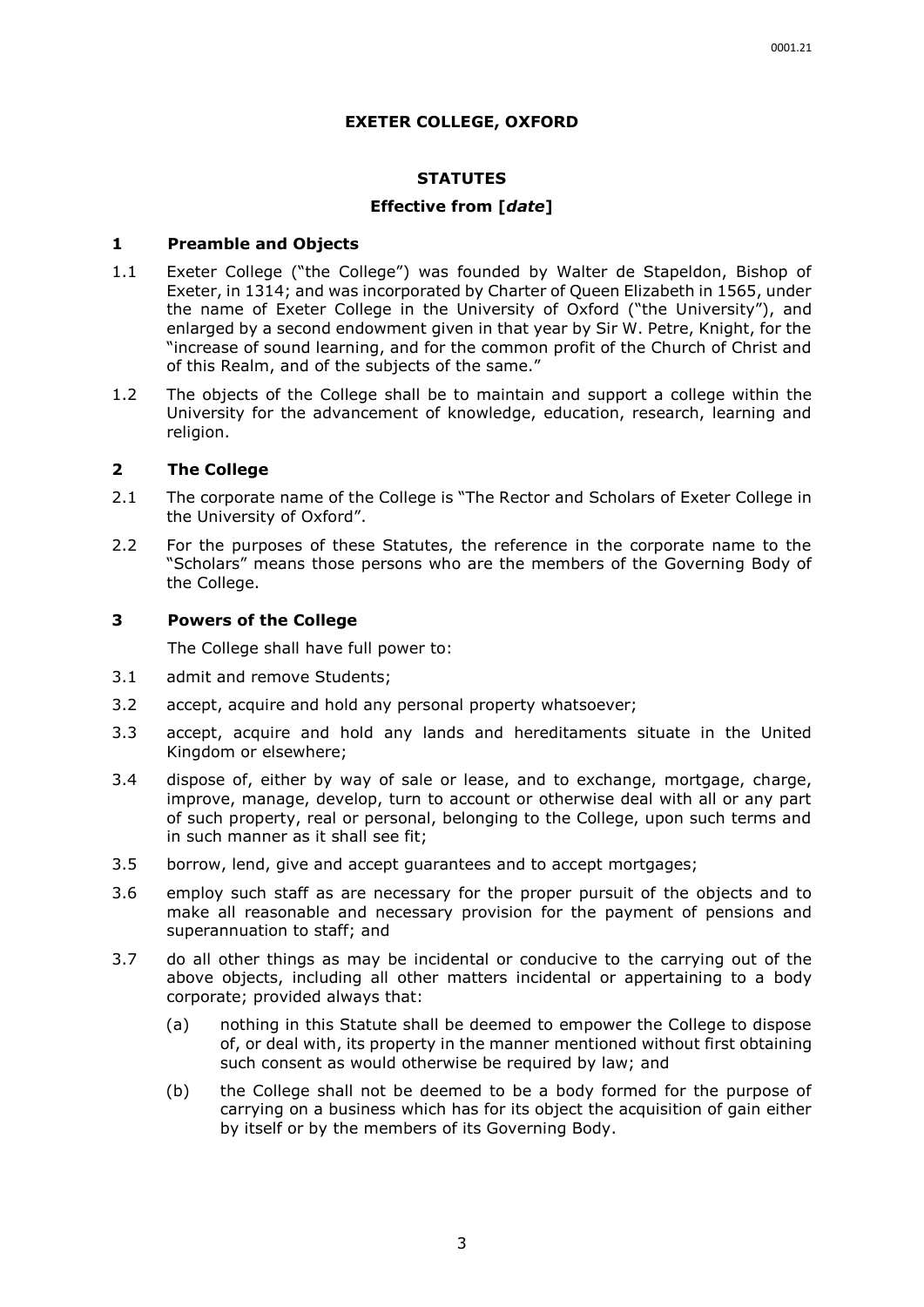### <span id="page-6-0"></span>**4 The Constitution of the College**

- 4.1 The governance of the College shall be vested in the Governing Body which shall have all the powers necessary for and conducive to the maintenance of the College as a place for the advancement of knowledge, education, research, learning and religion.
- 4.2 The Governing Body shall comprise:
	- (a) the Rector from time to time of the College; and
	- (b) all Fellows, other than the holders of Supernumerary Fellowships, Emeritus Fellowships, Honorary Fellowships and Visiting Fellowships, which do not carry with them the right to be a member of the Governing Body.
- 4.3 It shall be lawful for the Governing Body from time to time and in such manner as shall be consistent with the Charter of the College and these Statutes to do all things required or authorised to be done by the Governing Body including but not limited to:
	- (a) determining the procedures to be used in relation to the alteration of these Statutes or for the amendment of the Charter;
	- (b) making, altering or revoking any Bylaws relating to:
		- (i) (subject to the provisions of these Statutes) the holding of Governing Body meetings and their proceedings, including their frequency, duration, quorum, rules of debate, the definition of matters which may not be delegated by the Governing Body (non-delegable matters) and voting procedures;
		- (ii) the criteria and procedural rules for the election of members of the Governing Body, of Fellows, of College Officers including the Rector of the College and of any Fellow to be elected under Statute [5.3](#page-8-0) to supervise the election of the Rector;
		- (iii) the terms of office and of conditions of appointment of members of the Governing Body, of Fellows, of College Officers and of the Rector of the College;
		- (iv) the residence, instruction, welfare and discipline of Students;
		- (v) the setting of terms and conditions for the employment of academic and other staff of the College;
		- (vi) the stewardship of the financial, physical and intellectual assets of the College; and
		- (vii) the academic, social, financial and administrative affairs of the College and such other aspects of the governance and management of the College as the Governing Body may from time to time think fit,

provided always that such Bylaws may be made, altered or revoked only by a majority of at least two-thirds of those present in person or by electronic means and voting at a General College Meeting;

(c) appointing such College Officers as it may from time to time think fit and delegating to them such of its powers and responsibilities as it may think fit (College Officers shall be responsible to the Governing Body for the proper performance of their duties and may each hold one or more offices concurrently) and making alternative arrangements in cases of vacancy, absence or incapacity of College Officers;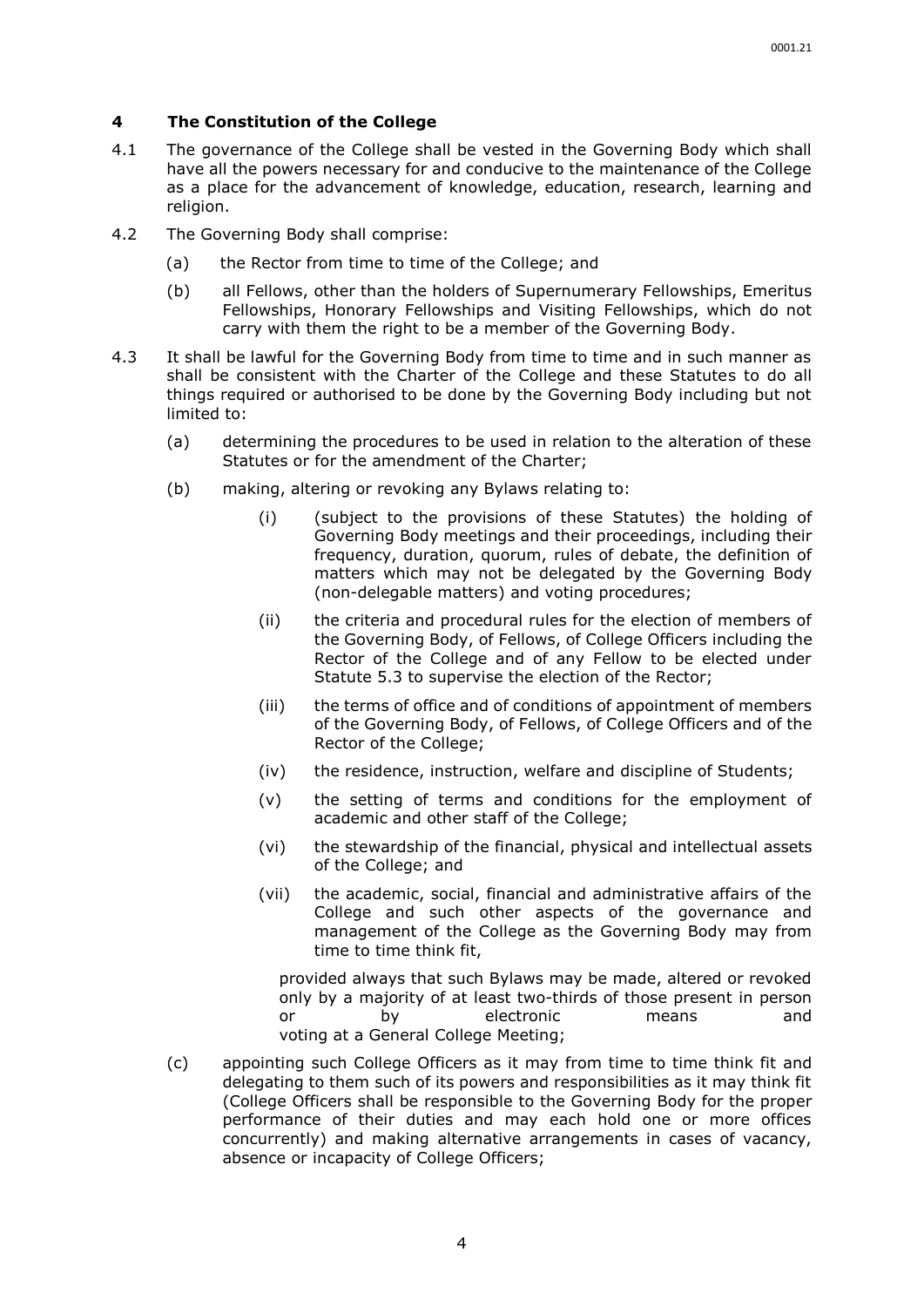- (d) offering such studentships, scholarships and exhibitions to Students and prospective Students as it may think fit and providing Students and prospective Students with such financial assistance by way of bursaries or otherwise as it may think fit; and
- (e) delegating such of its powers and responsibilities as it may think fit to Committees of the Governing Body on such terms and including such individuals who are not members of the Governing Body as it may from time to time determine, provided always that the Governing Body may not delegate any non-delegable matters (as are defined in the Bylaws) or any of the powers and responsibilities relating to the dismissal by way of redundancy of academic staff of the College, whether as a whole or in relation to any area of academic work within the College.
- <span id="page-7-2"></span>4.4 All members of the Governing Body must sign a declaration of willingness to act as a charity trustee of the College before he, she or they are eligible to act as a member of the Governing Body.
- <span id="page-7-1"></span>4.5 All members of the Governing Body shall perform their duties as charity trustees gratuitously but may receive from the College, directly or indirectly:
	- (a) reimbursement for reasonable out-of-pocket expenses properly incurred when acting as charity trustees on behalf of the College;
	- (b) proper and reasonable remuneration including stipends and allowances for the performance of their duties as employees of the College; and
	- (c) payment for goods and services supplied to the College, provided always that:
		- (i) the amount of such payment is determined in accordance with a written agreement between the College and the member of the Governing Body concerned and is no greater than is reasonable in the circumstances;
		- (ii) before entering into that written agreement, the Governing Body is satisfied that it is in the best interests of the objects of the College for the goods or services to be supplied by the member of the Governing Body concerned on the terms of that written agreement; and
		- (iii) the total number of members of the Governing Body in respect of whom such a written agreement is in force constitutes a minority of the Governing Body.
- 4.6 The Governing Body shall be responsible for the regulation and management of remuneration and other payments to its members under Statute [4.5](#page-7-1) and, in order to fulfil that responsibility, shall establish a Committee to which it shall delegate the review of all such matters.
- 4.7 The Governing Body shall be responsible for the management of potential conflicts of interest on the Governing Body and shall from time to time make Bylaws to set out the policy and procedures it shall follow in order to fulfil this responsibility.

#### <span id="page-7-0"></span>**5 Rector**

- 5.1 In the election of the Rector, the electors shall be bound to elect the person in their judgement most fit to be Rector of the College as a place of knowledge, education, research, learning and religion. He, she or they must be distinguished for literary, scientific, or academic attainments, or for services rendered to education in the University or elsewhere or otherwise be suitably qualified to hold such a position.
- 5.2 The Rector of the College shall exercise a general superintendence over the College in all its departments. He, she or they shall promote the best interests of the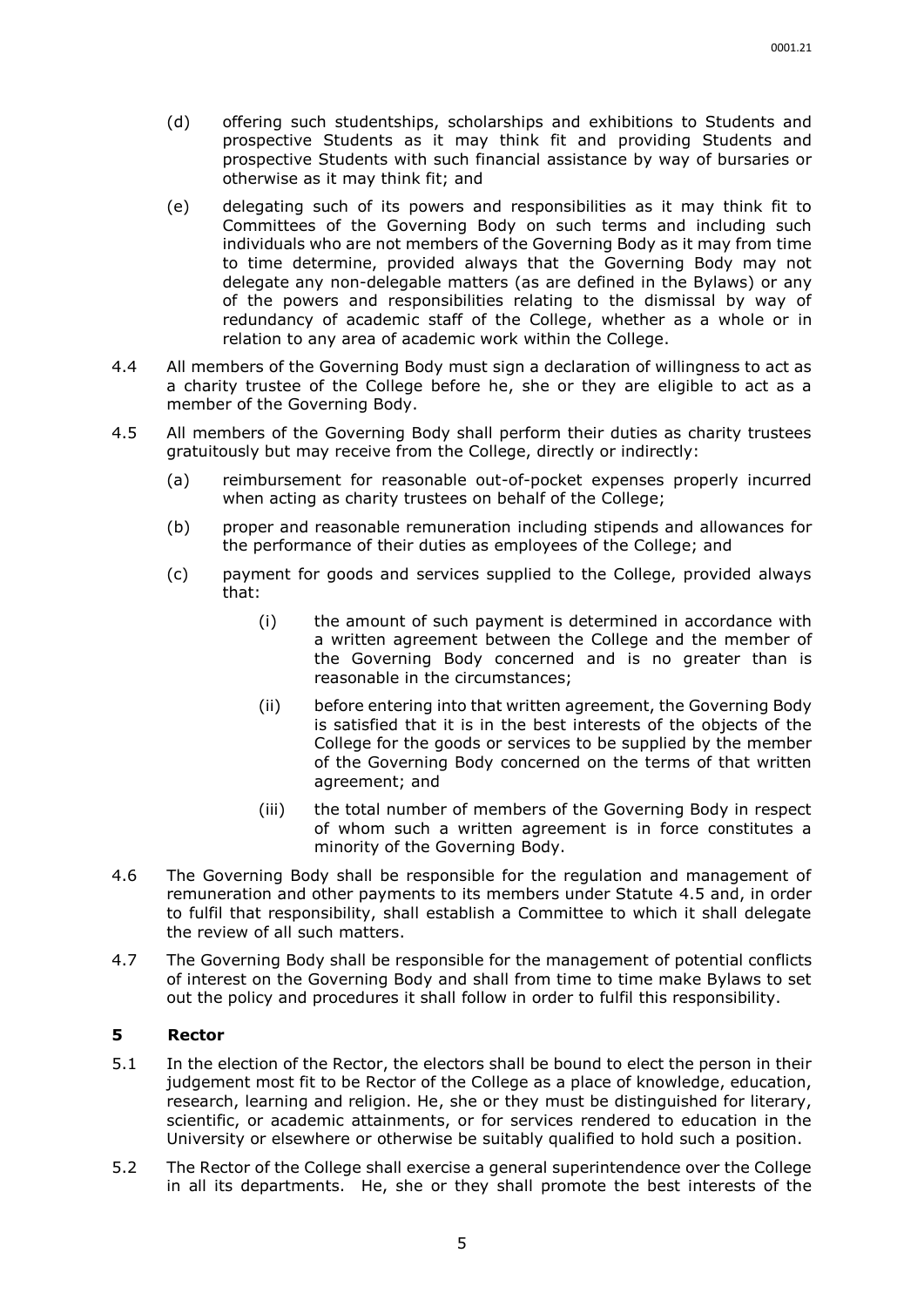objects of the College and shall be responsible to the Governing Body for providing academic and social leadership, representing the College within the University and beyond and exercising general supervision over the affairs and management of the College.

- <span id="page-8-0"></span>5.3 The right of election to the office of Rector shall be vested in the members of the Governing Body, excluding any candidate for such office. The election of the Rector shall be supervised by the Electoral Officer, who shall be the Sub-Rector unless the Sub-Rector is a candidate or otherwise unable to act as the Electoral Officer, in which case the election shall be supervised by a Fellow who shall be elected by the Governing Body from among their number but who shall not be a candidate. The election of the Rector shall be conducted in accordance with the following:
	- (a) when the office of Rector is known to be due to fall vacant in the next 24 months the College may commence its search for a new Rector;
	- (b) when the office of Rector is vacant or is known to be due to fall vacant in the next 18 months, the Electoral Officer shall convene such meetings of the Governing Body as may be necessary to consider the election of a new Rector;
	- (c) the election of the Rector shall take place at an Extraordinary College Meeting. The place of election shall be the College Chapel, or some other convenient place appointed by the College;
	- (d) at the appointed time and place, the Electoral Officer shall administer to each elector and make himself, herself or themselves the following declaration:

"I, A.B., declare that I will faithfully and conscientiously elect to the office of Rector the person whom I believe to be best fitted for the office by statutable and also by personal qualifications.";

- (e) the Rector shall be elected by an absolute majority of the total number of the members of the Governing Body;
- (f) the election of the Rector shall take effect from the date when the office of Rector is vacant or is known to be due to fall vacant or such later date as the Governing Body may decide at the time the election is made;
- (g) the Rector-Elect shall be admitted to the office of Rector by the Electoral Officer. The admission shall take place after the Rector-Elect has made a declaration in the following form:

"I, A.B., Rector-Elect of Exeter College, do promise faithfully and truly to observe, and to cause to be observed by all those within the said College, whether Fellows, Scholars, Students or Employees, all the Statutes, Bylaws and College Orders of the said College severally to them pertaining: and I promise also faithfully and sedulously to watch over the interests of the College, and diligently to guard the College from detriment in respect of all lands, tenements, monies, rights, liberties, privileges, and possessions, whether secular or ecclesiastical, which by virtue of my office shall be committed to my charge. I will render due obedience to the injunctions, interpretations, and exposition of doubtful points in these Statutes given by the Visitor. In the election of Fellows I will without partiality vote for those whom I believe to possess the highest qualifications.";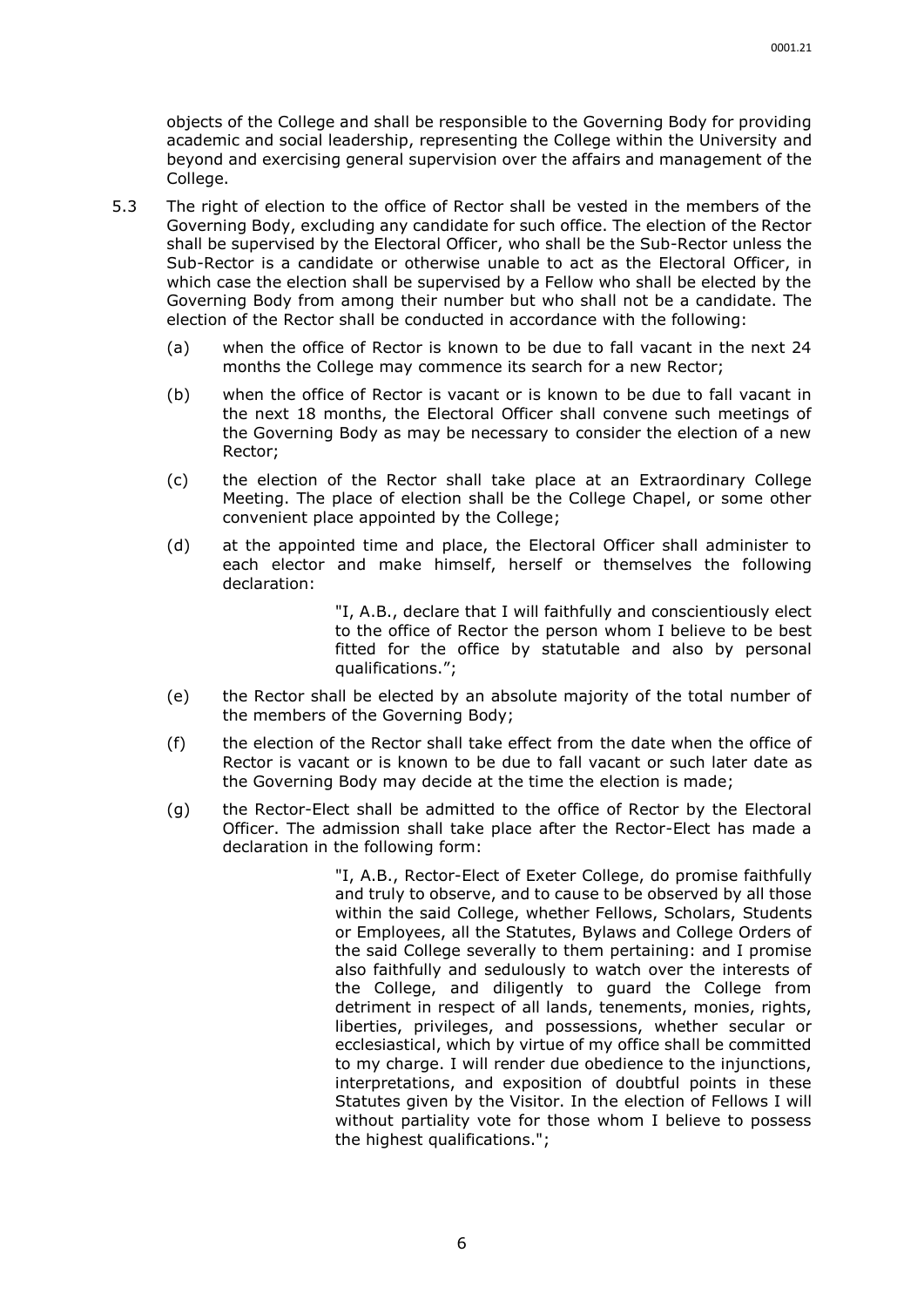- (h) in the event of a gap between one Rector leaving and another assuming the office, the Sub-Rector shall carry out the duties of the Rector for the duration of the gap;
- (i) without prejudice to the other provisions of this Statute, the election of the Rector shall be managed in accordance with the Bylaws.
- 5.4 Subject to the provisions of the Statutes and the Bylaws, the Rector shall reside in the College during term and during such other times as the conduct of College business shall require his, her or their presence.
- 5.5 The Rector shall not, save with the consent of the Governing Body, hold or accept any occupation or office other than the Rectorship, whether paid or unpaid, whether in the University or elsewhere, which in the judgement of the Governing Body is likely to interfere with the satisfactory discharge of his, her or their duties to the College.
- 5.6 Other provisions relating to the office of the Rector shall be set out in the Bylaws made by the Governing Body from time to time.

#### <span id="page-9-0"></span>**6 Fellows**

- 6.1 With the exception of Professorial Fellowships held by persons under Statute 6.2(b)(i), all Fellows shall be elected or removed by the Governing Body (provided that the power in this Statute to remove a Fellow does not apply to any member of the academic staff to whom the Appendix applies).
- 6.2 Fellowships shall be restricted to the following classes:
	- (a) Official Fellowships, including the office of Chaplain, tenable by persons holding teaching, administrative or disciplinary offices in the College;
	- (b) Professorial Fellowships, tenable by:
		- (i) holders of a Statutory Professorship within the University, which have been assigned to the College by the Council of the University. The Professorial Fellowship will be coterminous with the appointment to the relevant Statutory Professorship; and
		- (ii) holders of posts within the University, which are designated by the Council of the University as qualifying such persons to hold a Professorial Fellowship, and who has been elected to such a Fellowship, ad hominem. The Professorial Fellowship shall automatically cease if such a person ceases to hold the post in respect of which they were elected;
	- (c) Fellowships by Special Election, tenable by:
		- (i) persons holding a teaching, research or administrative post in the University qualifying them for membership of Congregation, but not being a post which under the University's regulations would qualify the holder for election to a Professorial Fellowship;
		- (ii) persons, not holding a post in the University which would qualify the holder for election to a Professorial Fellowship, who have attained, or who show promise of attaining, distinction in some branch or branches of knowledge, and who shall undertake to perform some definite academic or educational work in the College, which work shall be specified in the resolution by which they are elected and may, with the consent of the Fellow, be varied by subsequent resolution of the Governing Body; or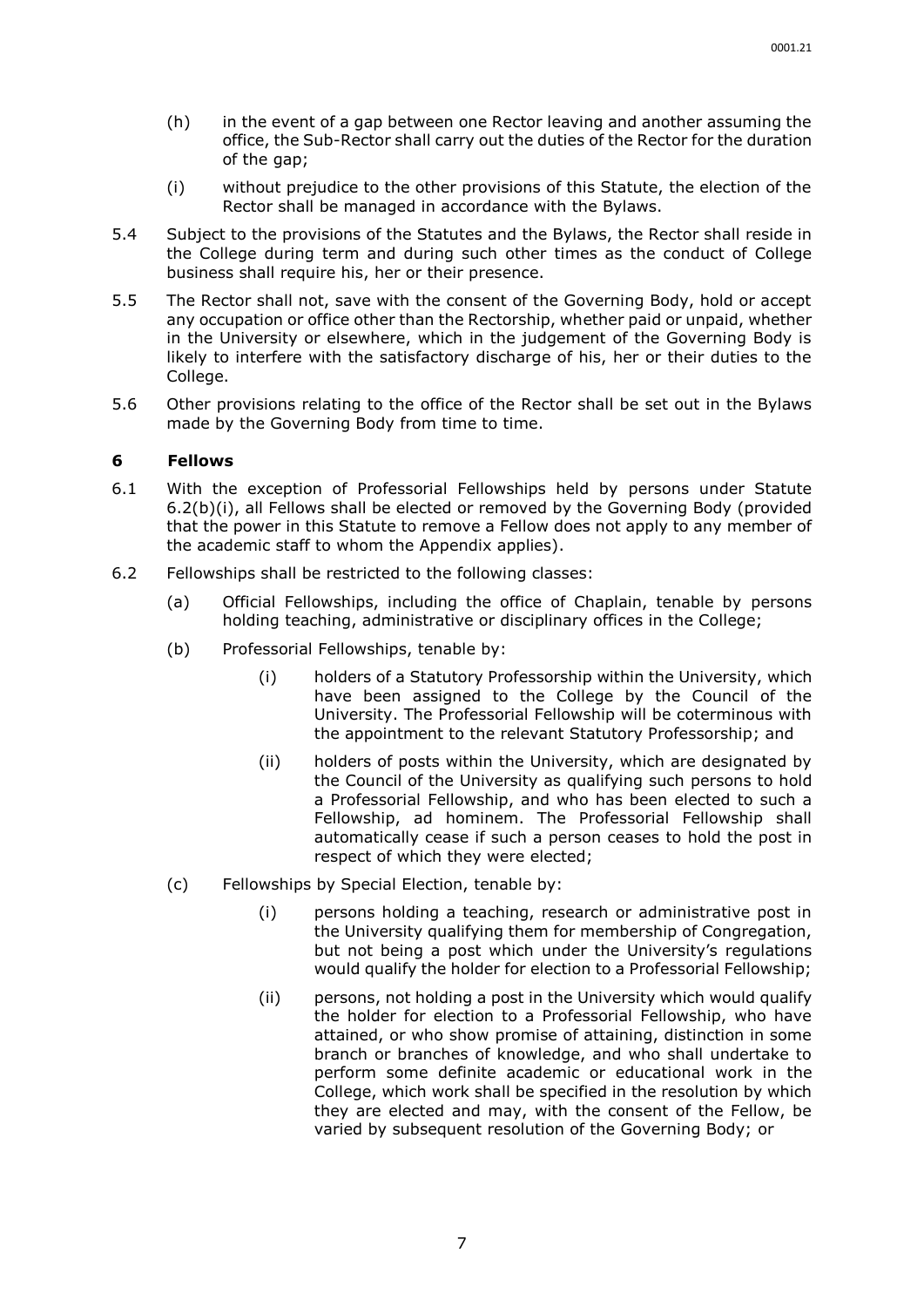- (iii) persons qualified by training or experience to undertake some administrative work in the College, which work shall be specified in the resolution by which they are elected and may, with the consent of the Fellow, be varied by subsequent resolution of the Governing Body;
- (d) Research Fellowships, consisting of:
	- (i) Senior Research Fellowships, to which the Governing Body may elect persons who have done valuable academic or educational work, or who have attained special distinction in some branch of knowledge, and who shall undertake to perform some definite academic or educational work in the College or in the University, or elsewhere with the permission of the College or the University, which work shall be specified in the resolution by which they are elected;
	- (ii) Junior Research Fellowships, to which the Governing Body may elect persons who in their opinion are likely to do valuable academic or educational research work, and who shall undertake to pursue some course of higher study or research in the College or in the University or (with the approval of the Governing Body) elsewhere; or
	- (iii) the Staines Medical Research Fellowship, founded by the Will of Mrs Amelia Jackson in memory of her father Francis William Staines, to which the Governing Body after consultation with the Regius Professor of Medicine for the time being shall elect a person likely to do valuable research work in medical science or some branch of medical science and which shall be subject to the Bylaws affecting either Senior or Junior Research Fellowships as the Governing Body shall in any particular case determine;
- (e) Supernumerary Fellowships, tenable by persons holding teaching, research or administrative appointments in the University qualifying them for membership of Congregation, or who are, in the opinion of the Governing Body, likely to make a valuable contribution to the academic or educational function of the College. Supernumerary Fellows shall not be members of the Governing Body but shall enjoy such other privileges as the Governing Body may from time to time determine;
- (f) Emeritus Fellowships, tenable by persons who have, either by reason of age or for any other reason approved by the Governing Body, vacated Fellowships in the College, after they have held such Fellowship for such period as may be determined by the Governing Body and provided for in the Bylaws. Emeritus Fellows shall not be members of the Governing Body but shall enjoy such other privileges as the Governing Body may from time to time determine;
- (g) Honorary Fellowships, tenable by any distinguished person. Honorary Fellows shall not be members of the Governing Body but shall enjoy such other privileges as the Governing Body may from time to time determine; and
- (h) Visiting Fellowships, tenable by any person of distinction in some branch of knowledge. Visiting Fellows shall not be members of the Governing Body but shall enjoy such other privileges as the Governing Body may from time to time determine.
- 6.3 The Fellowships in the College shall not be limited to a fixed number, provided that at least one-half of the Fellowships held in the College at any one time (exclusive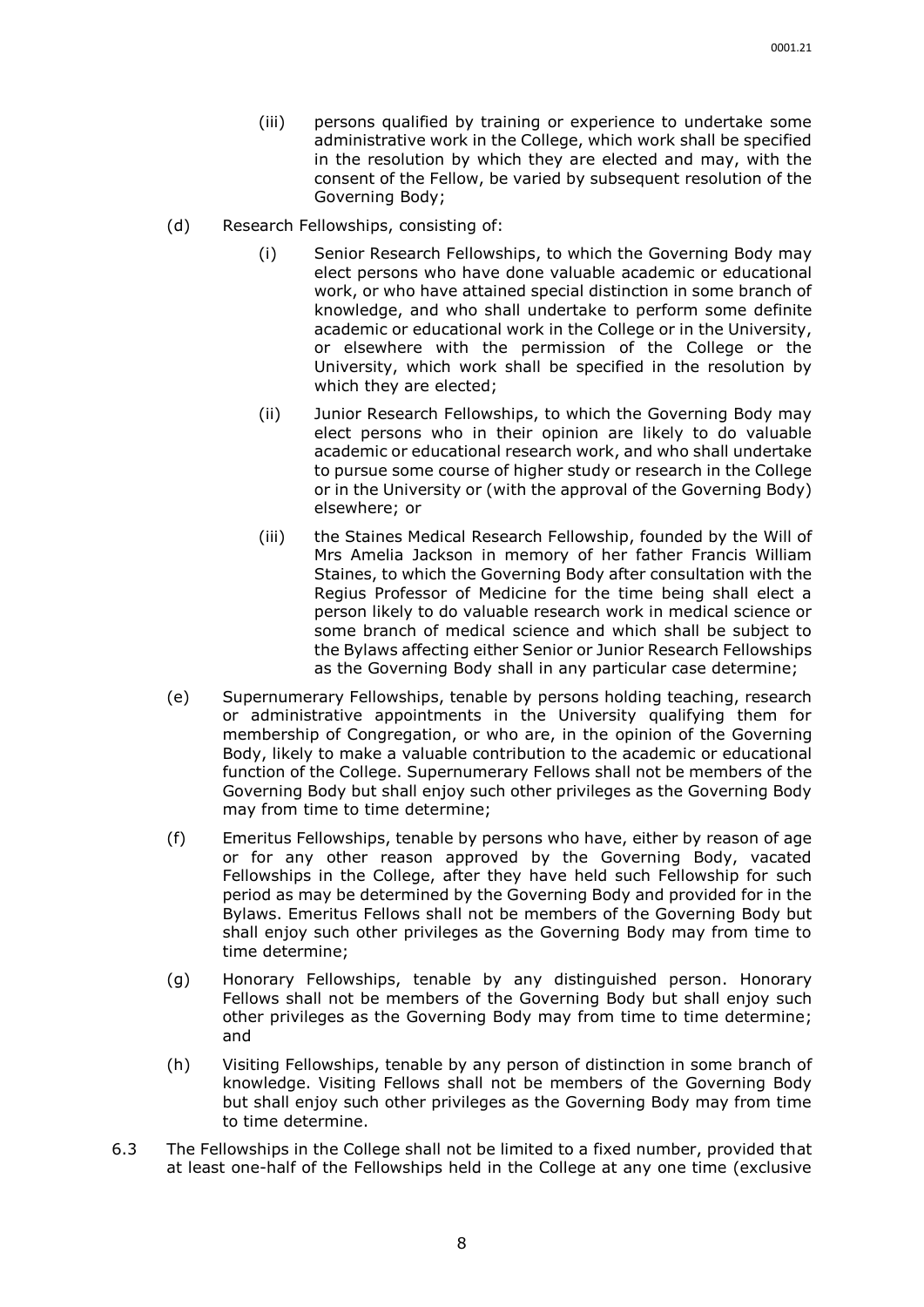of Supernumerary, Emeritus, Honorary and Visiting Fellowships) shall be Official Fellowships.

6.4 In the case of Fellowships conferring membership of the Governing Body, Fellows shall be admitted to his, her or their Fellowship by the Rector (or in his, her or their absence the Sub-Rector). On becoming a member of the Governing Body, or as soon as reasonably practicable thereafter, all Fellows holding Fellowships conferring membership of the Governing Body shall sign the written declaration referred to in Statute [4.4](#page-7-2) and shall make the following declaration:

> "I, A.B., do promise that I will faithfully observe all the Statutes, Bylaws and College Orders of this College so far as concerns myself and will render due obedience to the injunctions, interpretations, and expositions of doubtful points in these Statutes given by the Visitor. I will defend the rights, liberties, possessions, and good fame of the College. I will be faithful and diligent in the discharge of the duties of any office committed to me. In the election of Fellows I will without partiality vote for those whom I believe to possess the highest qualifications"

6.5 Other provisions relating to Fellowships shall be set out in the Bylaws made by the Governing Body from time to time.

#### <span id="page-11-0"></span>**7 The Officers of the College**

- <span id="page-11-2"></span>7.1 The College Officers shall be the:
	- (a) Rector
	- (b) Sub-Rector
	- (c) Senior Tutor
	- (d) Bursar
	- (e) Chaplain
- 7.2 In addition, the Governing Body may appoint such other College Officers as it may from time to time determine.
- 7.3 The Governing Body shall fix the duties of such College Officers, allow them reasonable stipends and academic buy-out, and may also abolish any such additional College Officers which at any time may be deemed unnecessary (provided that nothing in this Statute shall apply to the abolition of the role of a College Officer to whom the Appendix applies).

# <span id="page-11-1"></span>**8 Students**

- 8.1 The Students of the College shall be:
	- (a) those persons who have been (or are due to be) presented by the College for matriculation or incorporation, or who have migrated to the College, and are engaged in or temporarily suspended from an approved course of study within the University; and
	- (b) those persons who are admitted to the College in order to undertake study within the College or the University towards a degree or diploma awarded by another institution of higher education, and who are engaged in or temporarily suspended from the studies for which the College has admitted them.
- 8.2 In all cases, Students of the College shall be required to conform to such Bylaws as to residence, instruction and discipline as the Governing Body shall from time to time determine.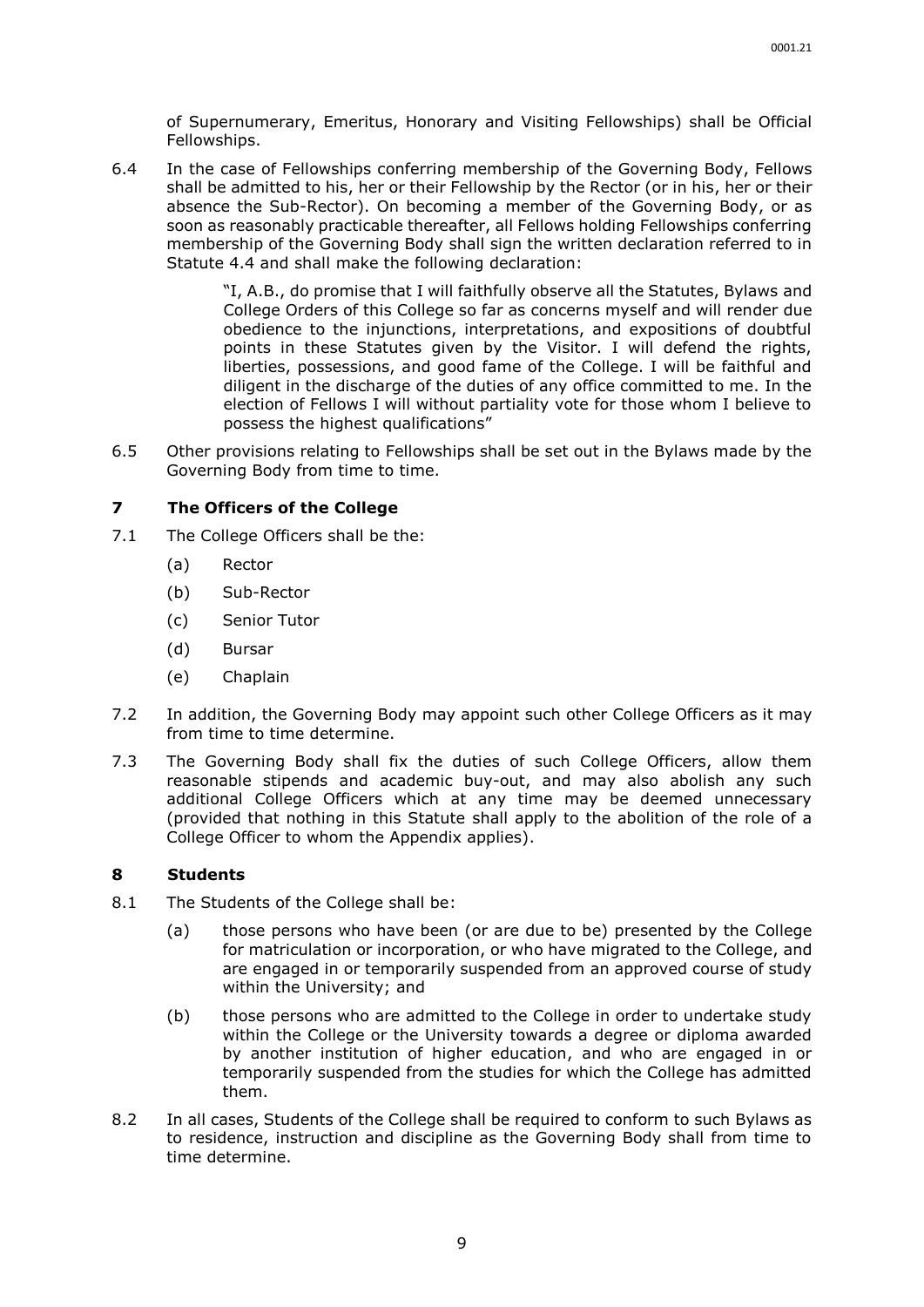#### <span id="page-12-0"></span>**9 The Governance of the College**

- 9.1 A College Meeting is a meeting of the Governing Body of the College. Such meetings are either:
	- (a) General College Meetings;
	- (b) Special College Meetings; or
	- (c) Extraordinary College Meetings.
- 9.2 There must be at least two General College Meetings in each calendar year. At least one calendar week's notice in writing shall be given by the Rector, or in his, her or their absence by the Sub-Rector, of the date of such meeting and of any business to be transacted, save that at least two calendar weeks' notice in writing shall be given of the date of any General College Meeting at which is it proposed to make, alter or revoke any Bylaws of the College and of the Bylaws proposed to be made, altered or revoked. In the absence of both the Rector and Sub-Rector, the next senior member of the Governing Body shall convene a General College Meeting.
- 9.3 The Rector, or in his, her or their absence the Sub-Rector, may at any time convene a Special College Meeting, giving reasonable notice in writing, and he, she or they shall do so whenever requested by three members of the Governing Body. In the absence of both the Rector and Sub-Rector, the next senior member of the Governing Body may (and shall if requested) convene a Special College Meeting. A meeting shall be deemed "Special" within the meaning of these Statutes when notice has been specially given, at the time of calling the same, of the particular business to be transacted at such meeting.
- 9.4 An Extraordinary College Meeting is one summoned in accordance with Statute 5.3(c) for the purpose of electing a new Rector. At least two calendar weeks' notice in writing of an Extraordinary General Meeting shall be given to each member of the Governing Body. The quorum for an Extraordinary College Meeting is an absolute majority of the total number of the members of the Governing Body, excluding any candidate for the office of Rector and any other conflicted member of the Governing Body who has not been authorised to participate under the Bylaws. For the purposes of establishing a quorum at an Extraordinary College Meeting, a member of the Governing Body shall be present in person or, in exceptional circumstances agreed by the Electoral Officer, by electronic means.
- 9.5 The Rector, or in his, her or their absence, the Sub-Rector, and three other members of the Governing Body present in person or by electronic means shall constitute the quorum for a Special College Meeting. In the absence of both the Rector and Sub-Rector, the next senior member of the Governing Body, and three other members of the Governing Body shall constitute the quorum for a Special College Meeting.
- 9.6 The quorum for any other College Meeting is the number nearest to twenty five per cent. of the total number of the members of the Governing Body, excluding any conflicted member of the Governing Body who has not been authorised to participate under the Bylaws. For the purposes of establishing a quorum, a member of the Governing Body shall be present either in person or by electronic means.
- 9.7 Except in so far as other specific provision is made under these Statutes, a College Meeting may be held either in person or by suitable electronic means agreed by the Governing Body in which all participants may communicate with all the other participants simultaneously and notice of every College Meeting shall be sent to each member of the Governing Body by suitable electronic means agreed by the Governing Body.
- 9.8 Save where these Statutes or the Bylaws require otherwise, every issue may be determined by a simple majority of the votes cast at a College meeting.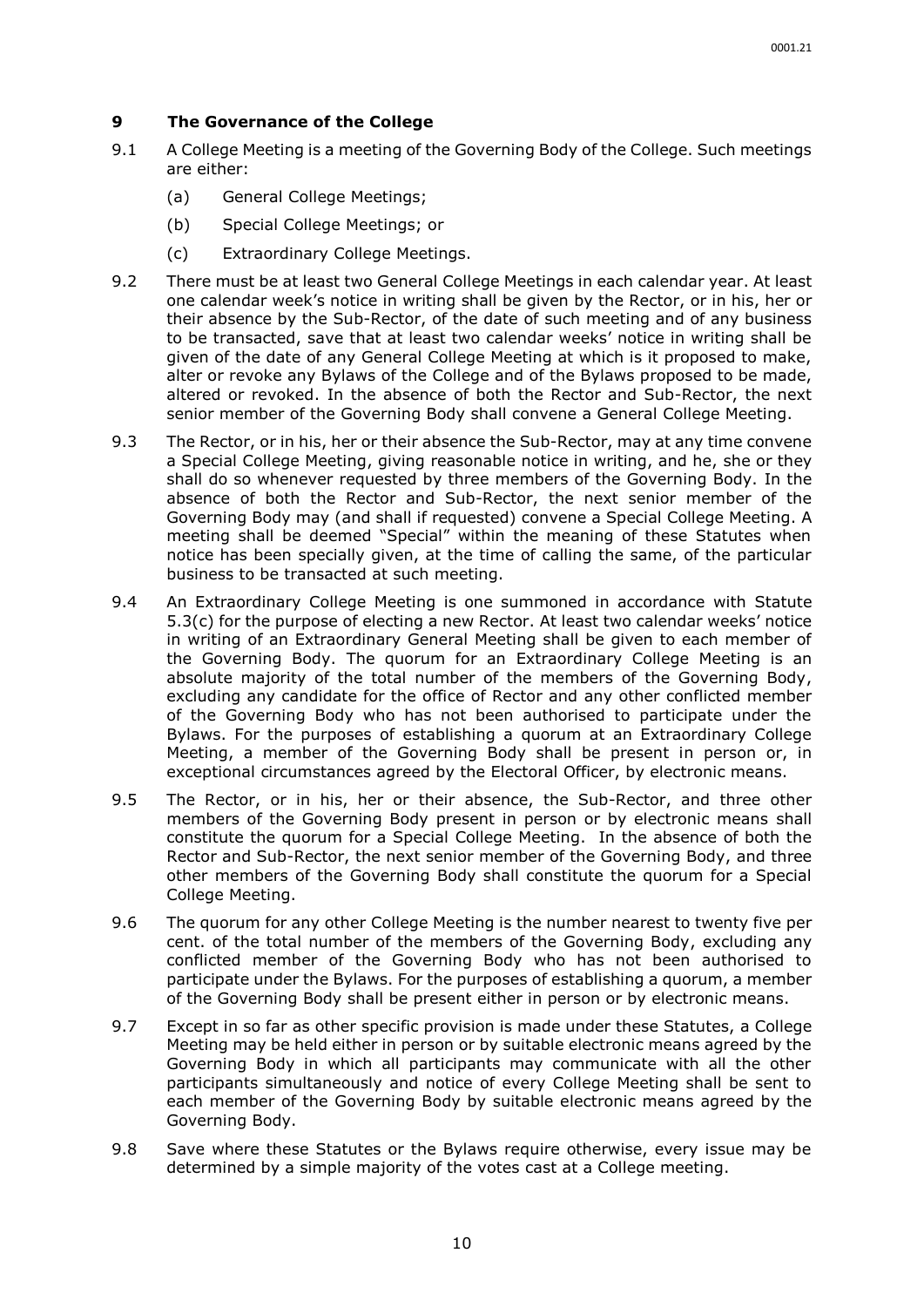- 9.9 The Governing Body shall have power to establish other provisions relating to the procedural arrangements for all such College Meetings which shall be contained in the Bylaws or, in the absence of such Bylaw, shall be such as the Rector, or in his, her or their absence the Sub-Rector, on every occasion, shall determine.
- 9.10 The Rector, or in his, her or their absence the Sub-Rector, shall preside at all College Meetings, and shall, in case of an equality of votes, have a second or casting vote. In the absence of both the Rector and Sub-Rector, the next senior member of the Governing Body shall preside at a College Meeting, and shall, in case of an equality of votes, have a second or casting vote.
- 9.11 The Common Seal of the College shall not be affixed to any document except by the authority of the Governing Body and in the presence of at least three members of the Governing Body, of whom one shall be a College Officer referred to in Statute [7.1.](#page-11-2) The Governing Body shall make Bylaws for the safe custody of the Common Seal.
- 9.12 Except in so far as other specific provision is made under these Statutes, every matter concerning the administration, policy, and interests of the College shall be determined by the Governing Body at a College Meeting by order of that meeting or by Bylaw and all College Orders and Bylaws, not being contrary to or inconsistent with these Statutes, which shall have been duly passed at such meeting, shall bind the Rector and all Fellows of the College individually, and likewise all Students, office-holders and employees; provided that no College Order or Bylaw which affects the Rector shall be passed in his, her or their absence until the Sub-Rector shall have consulted him, her or them on the subject.
- 9.13 A contract which if made between private persons would be by law required to be in writing and if made according to English law to be under Seal, may be made on behalf of the College in writing under the Common Seal of the College.
- 9.14 A contract which if made between private persons would be by law required to be in writing, signed by the parties to be charged therewith, may be made on behalf of the College in writing signed by any person acting under its authority.
- 9.15 A contract which if made between private persons would by law be valid although made by parol only, and not reduced into writing, may be made by parol on behalf of the College by any person acting under its authority.
- 9.16 A contract made according to this Statute may be varied or discharged in the same manner in which it is authorised by this Statute to be made.

#### <span id="page-13-0"></span>**10 Financial Powers and Responsibilities**

- <span id="page-13-1"></span>10.1 The College shall have the power to expend the revenues of the College for any purpose within the provisions of these Statutes or in pursuance of its objects, provided that the application of such revenues shall be subject to any Statute or Statutes made for the University under the powers of the Universities of Oxford and Cambridge Act 1923 for enabling or requiring the College to make contributions to University purposes and for the payment of the charges imposed as a result.
- 10.2 The Governing Body shall from time to time appoint a Bursar who shall, subject to these Statutes and to any resolutions which may be passed by the Governing Body, have the care of the financial well-being of the College.
- 10.3 The Governing Body may from time to time use for the general educational purposes of the College any surplus income of each of the trusts, endowments, foundations and gifts set out in the Bylaws (each a "Trust"). "Surplus income" means income unexpended in any year after the purposes of a particular Trust have been provided for in that year (whether wholly by income from the Trust or partly by income from the Trust and partly by other means) in so far (if at all) as, in the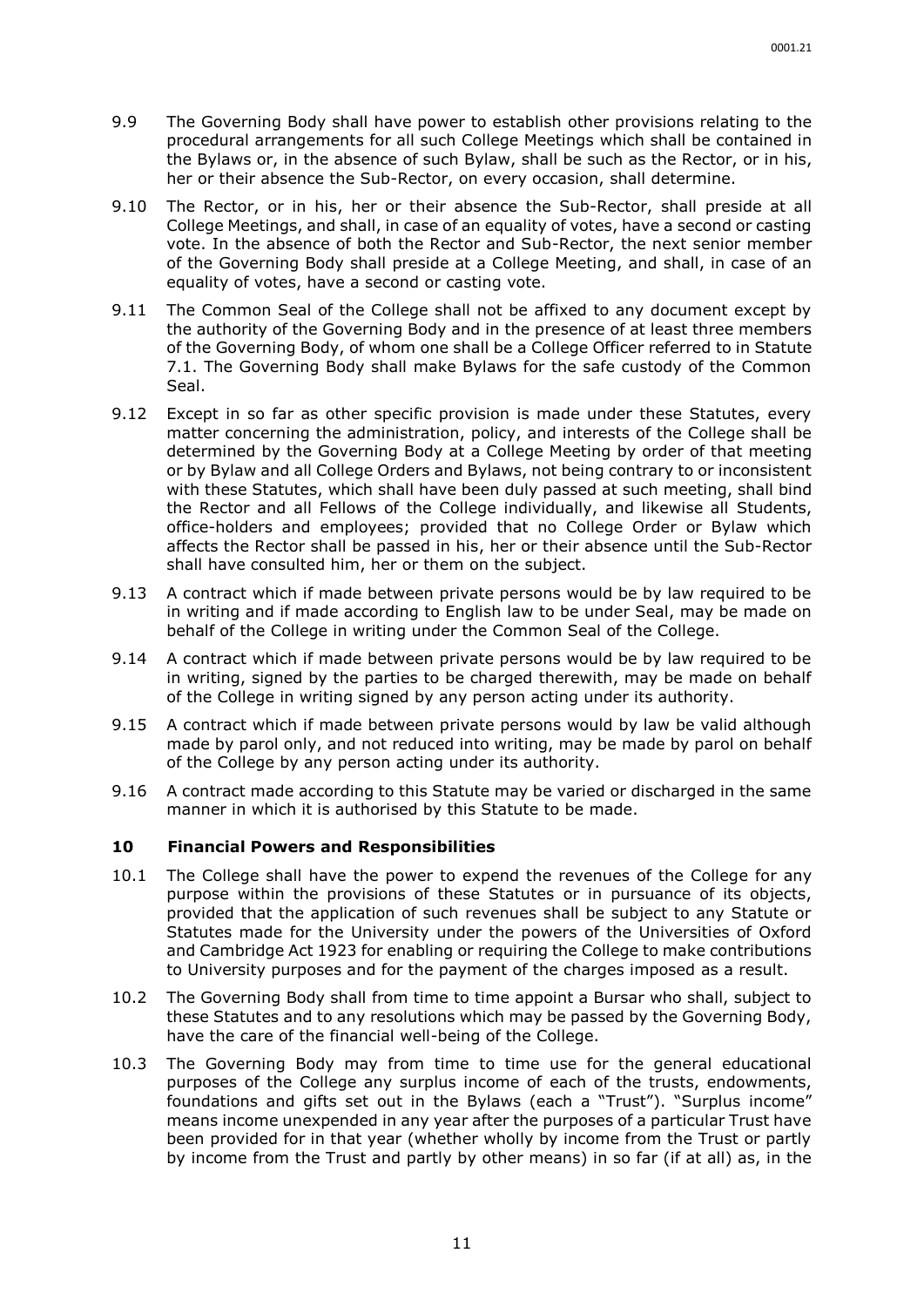opinion of the Governing Body, it is possible to provide for the purposes of the Trust in that year.

- 10.4 Subject to the particular provisions of the trusts establishing scholarships, exhibitions and studentships of the College, the Governing Body may expend from any trust establishing a scholarship, exhibition or studentship any surplus of the income applicable for the maintenance of Students elected to any scholarship, exhibition or studentship of the College, for the purpose of making grants to Students in residence and receiving instruction who either hold or at the time of their admission to the College were eligible to hold the scholarships, exhibitions or studentships established by that particular trust.
- <span id="page-14-0"></span>10.5 The College shall have the power to invest as its sees fit any capital monies in the hands of the College (not being capital monies arising under the Universities and College Estates Acts 1925 and 1964) and any monies held by the College on behalf of any trust funds (subject to any specific investment restrictions applicable to such trust funds) to the intent that the College shall have the same powers of investing varying and managing investments as an individual who is absolutely and beneficially entitled thereto. The Governing Body shall manage the College investments with due prudence having regard to the totality of the assets in its care.
- 10.6 Any investment made under the powers contained in Statute [10.5](#page-14-0) shall stand either in the name of the College or in the name of a body corporate selected by the Governing Body as the nominee and trustee of the College for that purpose.
- 10.7 The College may delegate upon such terms and with such reasonable and proper remuneration as it shall think fit to professional investment managers ("the Managers") the exercise of the power of investment contained in Statute [10.5](#page-14-0) provided always that:
	- (a) the Managers (or, in the case of a subsidiary company whose obligations under the relevant terms of appointment will be guaranteed by the parent company, that parent company) have at least 15 years' experience in the City of London (or other appropriate financial centre) of investment business;
	- (b) the Managers shall be persons who are entitled to carry on investment business under the provisions of the Financial Services and Markets Act 2000 or any statutory modification or re-enactment of the same;
	- (c) the Governing Body shall authorise the Managers to exercise such delegated power as aforesaid only within the written terms of their appointment and the written terms of the investment policy guidelines laid down from time to time by the Governing Body, the detailed provisions of which are set out in the Bylaws;
	- (d) the Managers shall be under a duty to report promptly to the College any exercise of the power delegated as aforesaid and to report all transactions to the Bursar within 14 days and to report on the performance of any investments managed by them at intervals of no more than 3 months;
	- (e) the Governing Body shall at all times be free to terminate such delegation on reasonable notice; and
	- (f) the Governing Body shall review such delegation at intervals not (in the absence of special reasons) exceeding 36 months but so that any failure by the Governing Body to undertake such review within the said period of 36 months shall not invalidate the delegation.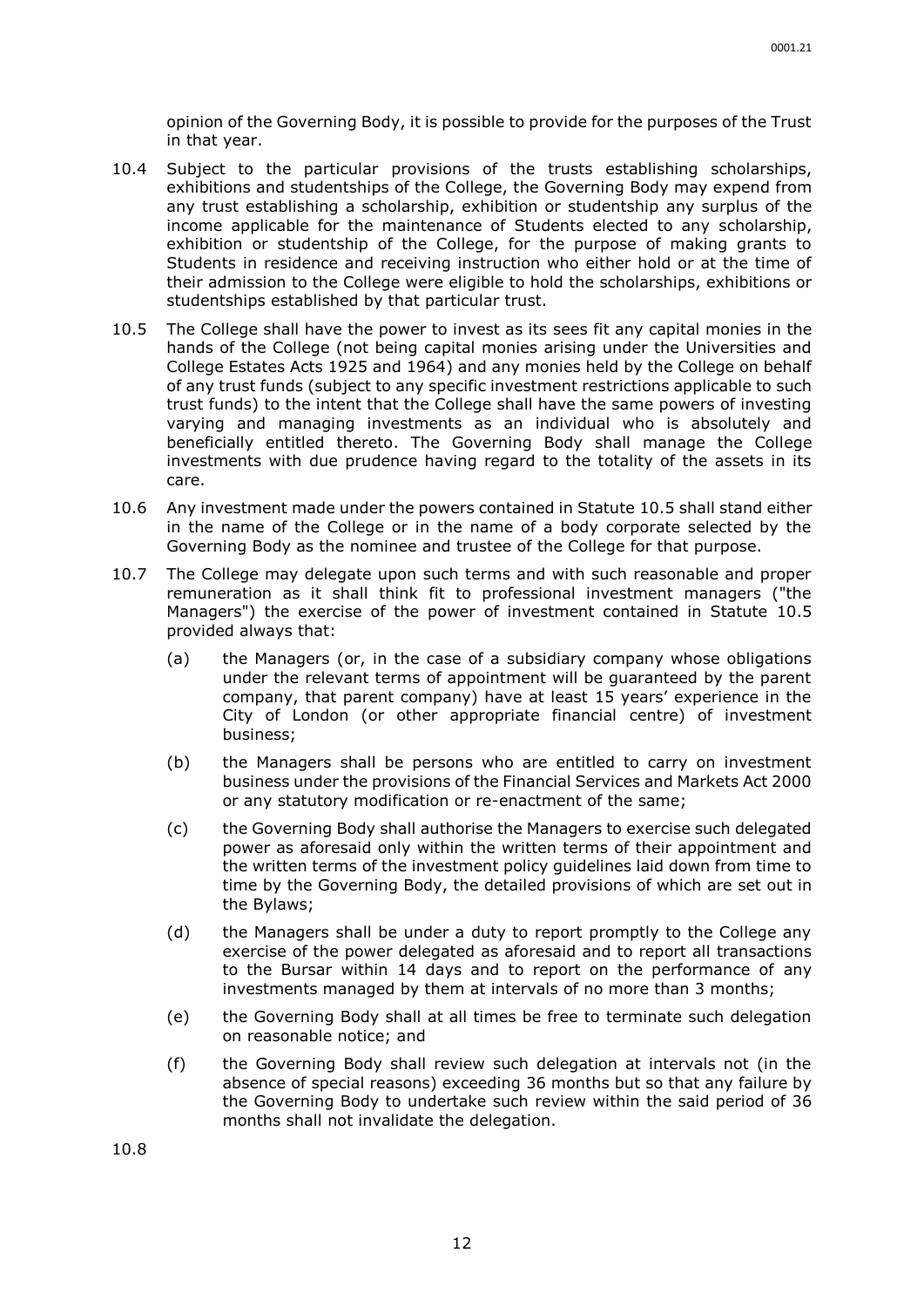- (a) This Statute shall apply to all funds and endowments of the College which are not held on any specific trust; and to any endowment, benefaction or trust for purposes connected with the College (i) which was created by an instrument which came into operation not less than 60 years before 1 January 2003 or (ii) of which the Governing Body are the trustees or governing body and have consented to the provisions of this clause or (iii) which does not fall within the sub-paragraphs above but of which the Governing Body is not the trustee or governing body and such trustees or governing body have consented to the provisions of this Statute.
- (b) In this Statute "fair value" means the amount at which an asset could be exchanged in an arm's length transaction between informed and willing parties, other than in a forced or liquidation sale and "total return" means return in terms of both income, whether received or accrued, and capital appreciation, whether realised or unrealised.
- <span id="page-15-1"></span>(c) The Governing Body may appropriate for expenditure for the purposes of a fund to which this Statute applies and for purposes within Statute [10.1](#page-13-1) so much of the fair value of the particular fund as is prudent in all the circumstances having regard to the total return achieved and reasonably to be expected in the long term of the funds of the College to which this Statute applies.
- (d) Any reference in these Statutes to the revenue or revenues of the College shall include the total sums appropriated in accordance with clause [\(c\)](#page-15-1) of this Statute.
- (e) The Governing Body shall from time to time appoint a suitably qualified person to review the total return and the investment criteria referred to in this Statute.
- 10.9 The Governing Body shall cause such accounting records to be kept as it shall determine from time to time. The College accounts shall be audited at least once in every year and the Governing Body shall appoint for that purpose an Auditor or Auditors. The Auditor or Auditors shall report in writing to the Governing Body whether the accounts of the College are duly kept in conformity with the provisions of this Statute.
- 10.10 The Governing Body shall in every year cause to be prepared and delivered to the University such information relating to the accounts of the College as may be prescribed from time to time by any Statute or Regulation of the University in force for the time being.
- 10.11 Other financial powers and responsibilities of the Governing Body shall be set out in the Bylaws made by the Governing Body from time to time.

#### <span id="page-15-0"></span>**11 The Visitor**

- 11.1 The Bishop of Exeter for the time being is *ex officio* Visitor of the College.
- 11.2 The Visitor in person (or his, her or their Commissary or Commissaries) may visit the College once every ten years, or more often if the Visitor deems it expedient, without any request or application by the College or any members of its Governing Body, and may require an answer in writing of the Rector and Fellows to any enquiry whenever the Visitor deems it expedient for ensuring the due observance of the Charter and Statutes.
- 11.3 The Visitor shall, at the request of the Governing Body or of the Rector and any three or more members of the Governing Body, determine the true construction of all or any part of these Statutes.
- 11.4 If the Governing Body shall have committed an act or made a decision which is or may be contrary to these Statutes, the Rector or a member of the Governing Body,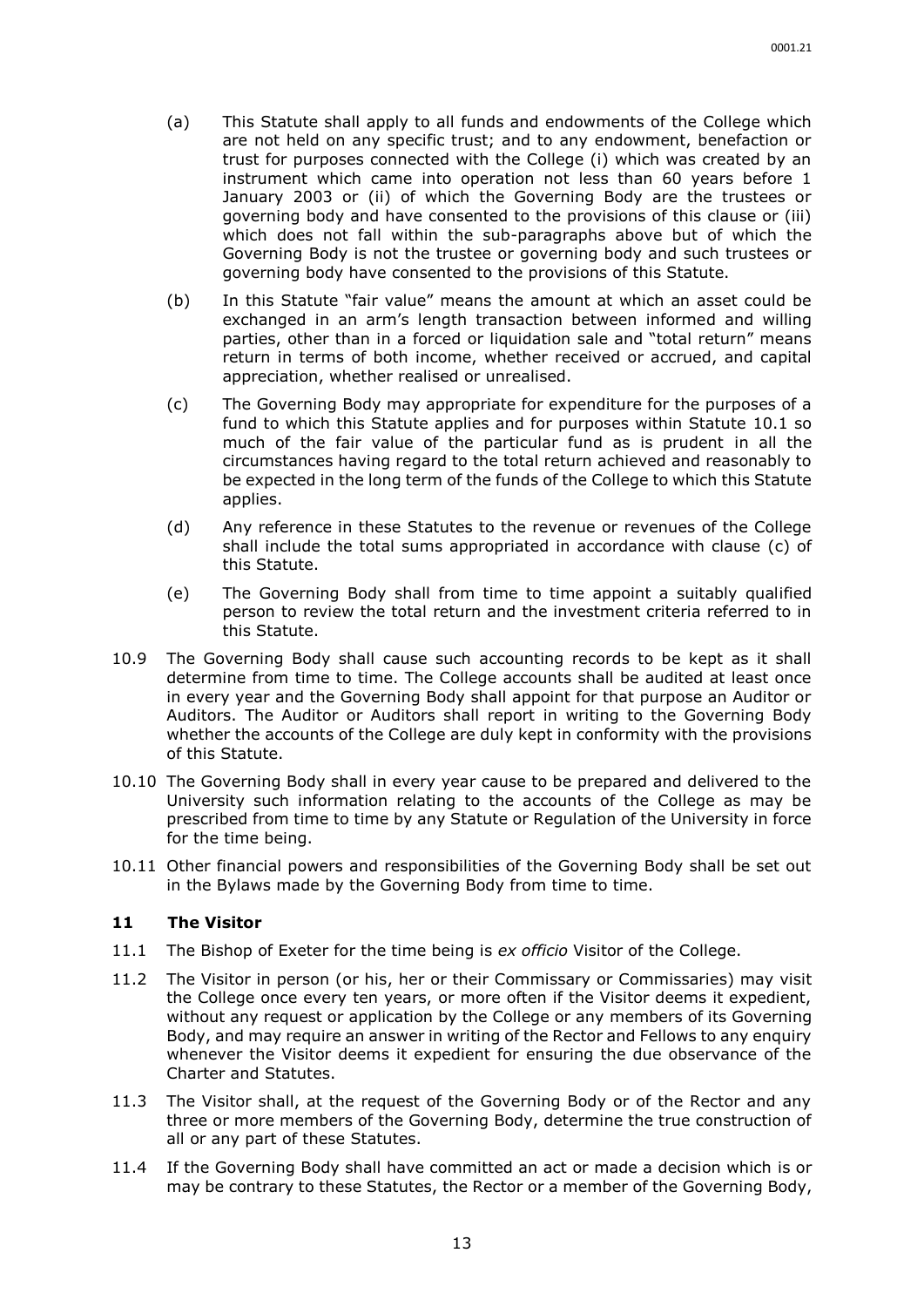as applicable, may appeal against such act or decision to the Visitor, but he, she or they may only do so where there is no alternative process of appeal in or established by these Statutes or the Bylaws. The Visitor shall consider such appeal, and may remit such act or decision to the Governing Body for reconsideration. If, in the judgement of the Visitor, the outcome of the Governing Body's reconsideration of such act or decision is contrary to these Statutes, the Visitor may annul or vary the re-considered act or decision of the Governing Body as the Visitor shall deem just.

- 11.5 In accordance with the provisions of the Higher Education Act 2004 or any successive legislation, nothing in these Statutes shall enable or require the Visitor:
	- (a) to hear any appeal or determine any dispute relating to a member of the academic staff to whom the Appendix applies which concerns the member's appointment or employment or the termination of that appointment or employment; or
	- (b) to disallow or annul any Bylaw or resolution made under or having effect for the purposes of the Appendix.
- 11.6 The decision of the Visitor given under these Statutes shall be binding upon every person affected by these Statutes.

#### <span id="page-16-0"></span>**12 Provisions relative to the University**

- <span id="page-16-2"></span>12.1 If at any time it appears to the Council of the University that any provision of these Statutes is not observed and that as a result of the non-observance the interests of the University are liable to be prejudicially affected, the Council of the University may submit a representation to the Visitor. The Visitor shall then inquire into the matter, and after considering any representation made by the Governing Body, make such order as he, she or they may consider just for enforcing the due observance of the Statutes.
- 12.2 Before any representation is made to the Visitor under Statute [12.1,](#page-16-2) the Vice-Chancellor shall communicate the matter of such representation to the Rector for the information of the College, and, when a representation is made, shall send him, her or them a copy of it without delay.

#### <span id="page-16-1"></span>**13 Academic Staff**

The provisions of the Appendix to these Statutes shall apply, in respect of grievances, discipline, dismissal and removal from office:

- 13.1 to any person holding a College Office designated by the Governing Body as one to which the Appendix applies;
- 13.2 to any person employed or appointed by the College to carry out teaching or research save for those holding appointments which have been excluded by the Governing Body from the scope of the Appendix on the ground that the duties in that regard are only of a limited nature; and
- 13.3 to the Rector, to the extent and in the manner set out in Part VII of the Appendix.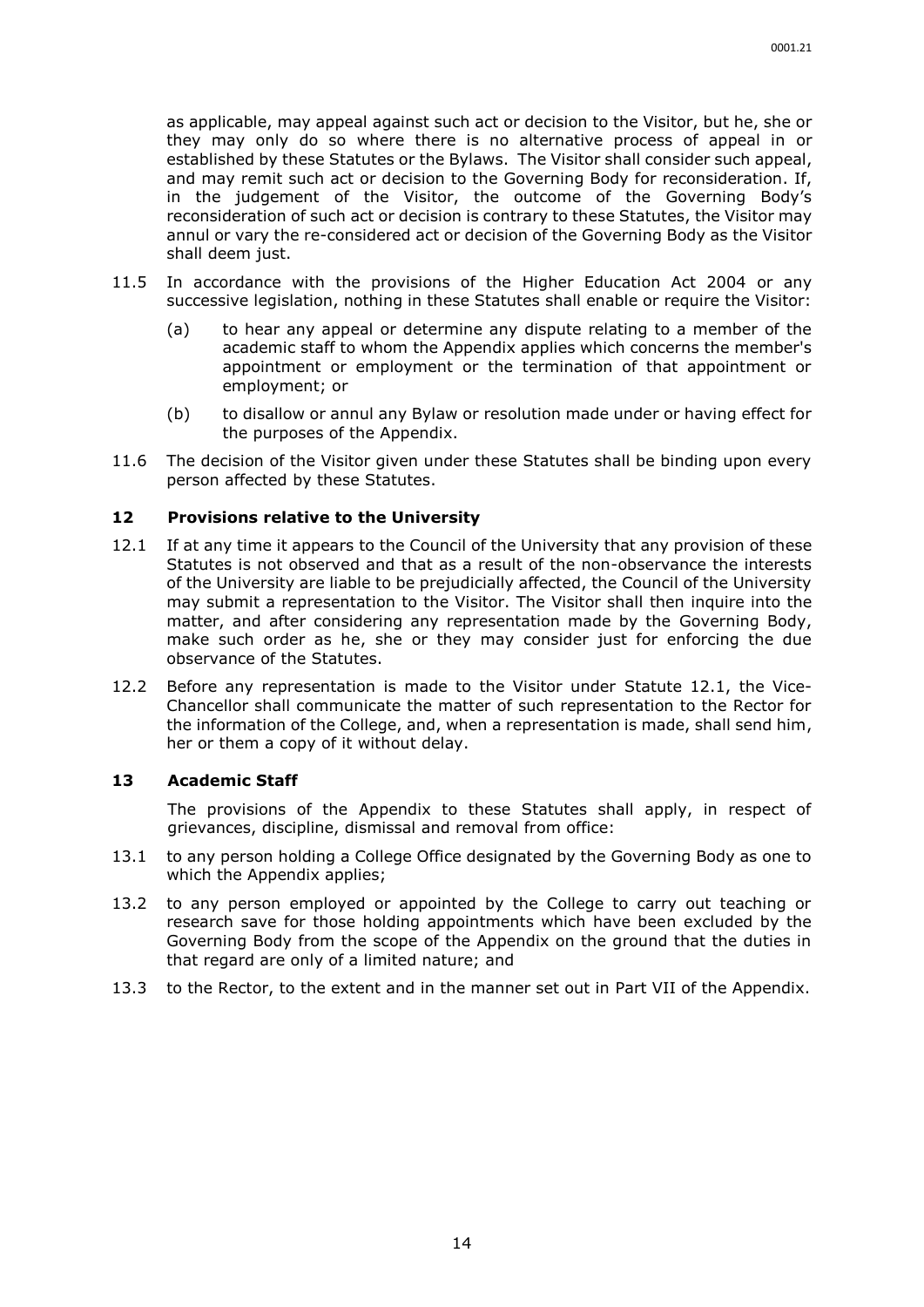#### APPENDIX

# **EMPLOYMENT RIGHTS**

#### *Part I. Construction, Application and Interpretation*

- 1. This Appendix and any Bylaw made under this Appendix shall be construed in every case to give effect to the following guiding principles, that is to say:
- 1.1 to ensure that members of the academic staff of the College have freedom within the law to question and test received wisdom, and to put forward new ideas and controversial or unpopular opinions, without placing themselves in jeopardy of losing their jobs or privileges;
- 1.2 to enable the College to provide education, to promote learning, and to engage in research efficiently and economically; and
- 1.3 to apply the principles of justice and fairness.
- 2. No provision in Part II, Part III, Part IV or Part VII of this Appendix shall enable any member of the academic staff to be dismissed unless the reason for the dismissal may in the circumstances (including the size and administrative resources of the College) reasonably be treated as a sufficient reason for dismissal.
- 3.
- 3.1 This Appendix shall apply:
	- (a) to any person holding a College Office designated by the Governing Body as one to which this Appendix applies:
	- (b) to any person employed or appointed by the College to carry out teaching or research save for those holding appointments which have been excluded by the Governing Body from the scope of this Appendix on the ground that the duties in that regard are only of a limited nature; and
	- (c) to the Rector, both to the extent and in the manner set out in Part VII.
- 3.2 In this Appendix any reference to a "member of the academic staff" is a Reference to a person to whom this Appendix applies.
- 4. In this Appendix "dismissal" shall include removal from office and, in relation to employment under a contract, shall have the same meaning as in section 95 of the Employment Rights Act 1996.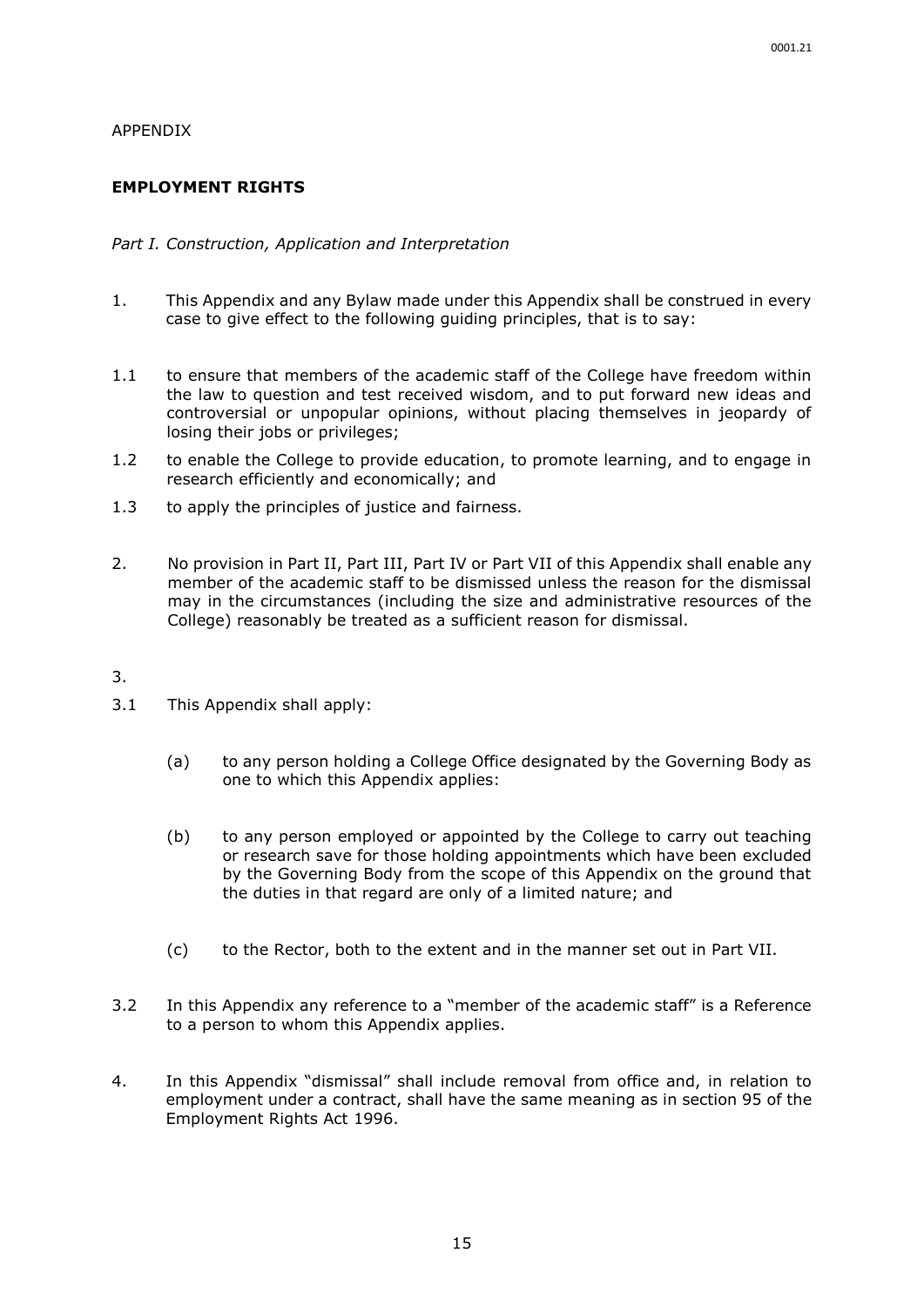- 5.
- 5.1 For the purposes of this Appendix "good cause" in relation to the dismissal or removal from office or place of a member of the academic staff, being in any case a reason which is related to conduct or to capability of qualifications for performing work of the kind which the member of the academic staff concerned was appointed or employed to do, means:
	- (a) conviction for an offence which may be deemed by an Academic Disciplinary Committee appointed under Part III of this Appendix to be such as to render the person convicted unfit for the performance of the duties of the office or employment as a member of the academic staff; or
	- (b) conduct of an immoral, scandalous or disgraceful nature incompatible with the duties of the office or employment; or
	- (c) conduct constituting failure or persistent refusal or neglect or inability to perform the duties or comply with the conditions of the office or employment; or
	- (d) physical or mental incapacity established under Part IV of this Appendix; or
	- (e) wilful disruption of the activities of the College; or
	- (f) wilful disobedience of any of the Statutes or Bylaws of the College in force for the time being.
- 5.2 In this Clause:
	- (a) "capability", in relation to such a member, means capability assessed by reference to skill, aptitude, health or any other physical or mental quality;
	- (b) "qualification", in relation to such a member, means any degree, diploma or other academic, technical or professional qualification relevant to the office or position held by that member.
- 6. For the purposes of this Appendix dismissal shall be taken to be a dismissal by reason of redundancy if it is attributable wholly or mainly to:
- 6.1 the fact that the College has ceased, or intends to cease, to carry on the activity for the purposes of which the person concerned was appointed or employed or has ceased, or intends to cease, to carry on that activity in the place in which the person concerned worked; or
- 6.2 the fact that the requirements of that activity for members of the academic staff to carry out work of a particular kind, or for members of the academic staff to carry out work of a particular kind in that place, have ceased or diminished or are expected to cease or diminish.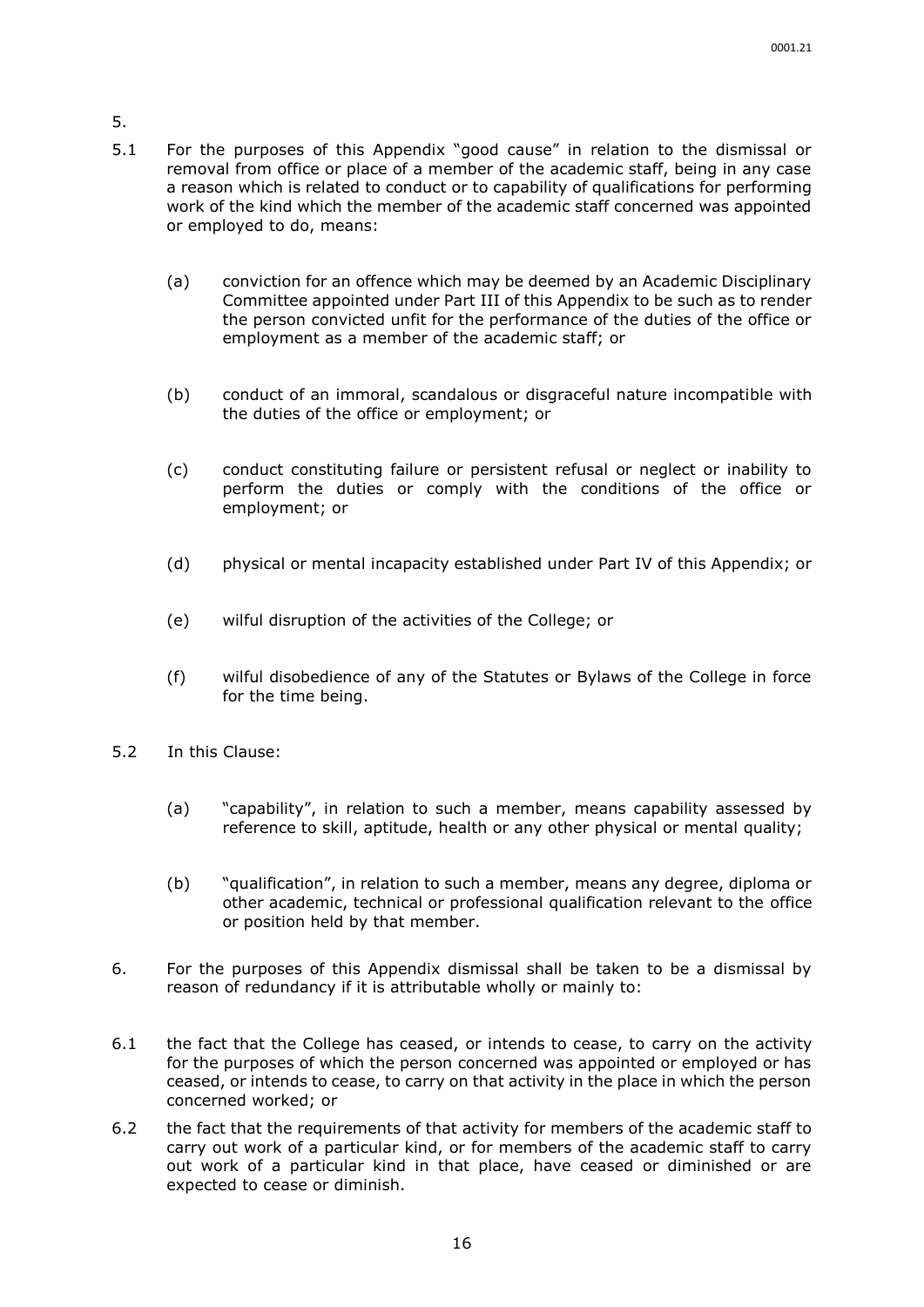- 7.
- 7.1 Nothing in any appointment made, or contract entered into, shall be construed as overriding or excluding any provision made by this Appendix concerning the dismissal of a member of the academic staff by reason of redundancy or for good cause: provided that this shall not invalidate any waiver made under section 197 of the Employment Rights Act 1996, any compromise agreement under section 203 of the Employment Rights Act 1996 or any similar waiver or agreement permitted by law.
- 7.2 In any case where an officer of the College or any person is designated to perform any duties or exercise any powers under this Appendix, and that officer or person is involved in the matter in question, the Governing Body may appoint an alternate to act in place of the person under procedures prescribed by Bylaws made under this Appendix.
- 7.3 Nothing in any other Statute shall enable the Governing Body to delegate its power to reach a decision under Clause 10 of this Appendix.
- 7.4 No one shall sit as a member of any of the bodies established under this Appendix, and no one shall be present at a meeting of such body when the body is considering its decision or discussing a point or procedure, except as provided by this Appendix or by Bylaws made under this Appendix.

# *Part II. Redundancy*

8. This Part enables the Governing Body, as the appropriate body for the purposes of this Part, to dismiss any member of the academic staff by reason of redundancy.

- 9.1 Nothing in this Part shall prejudice, alter or affect any rights, powers or duties of the College or apply in relation to a person unless:
	- (a) the appointment is made, or the contract of employment is entered into, on or after 20th November 1987; or
	- (b) the person is promoted on or after that date.
- 9.2 For the purposes of this Clause in relation to a person, a reference to an appointment made or a contract entered into on or after 20th November 1987 or to promotion on or after that date shall be construed in accordance with subsections (3) to (6) of section 204 of the Education Reform Act 1988.
- 10. This Part applies only where the Governing Body has decided that there should be a reduction in the academic staff: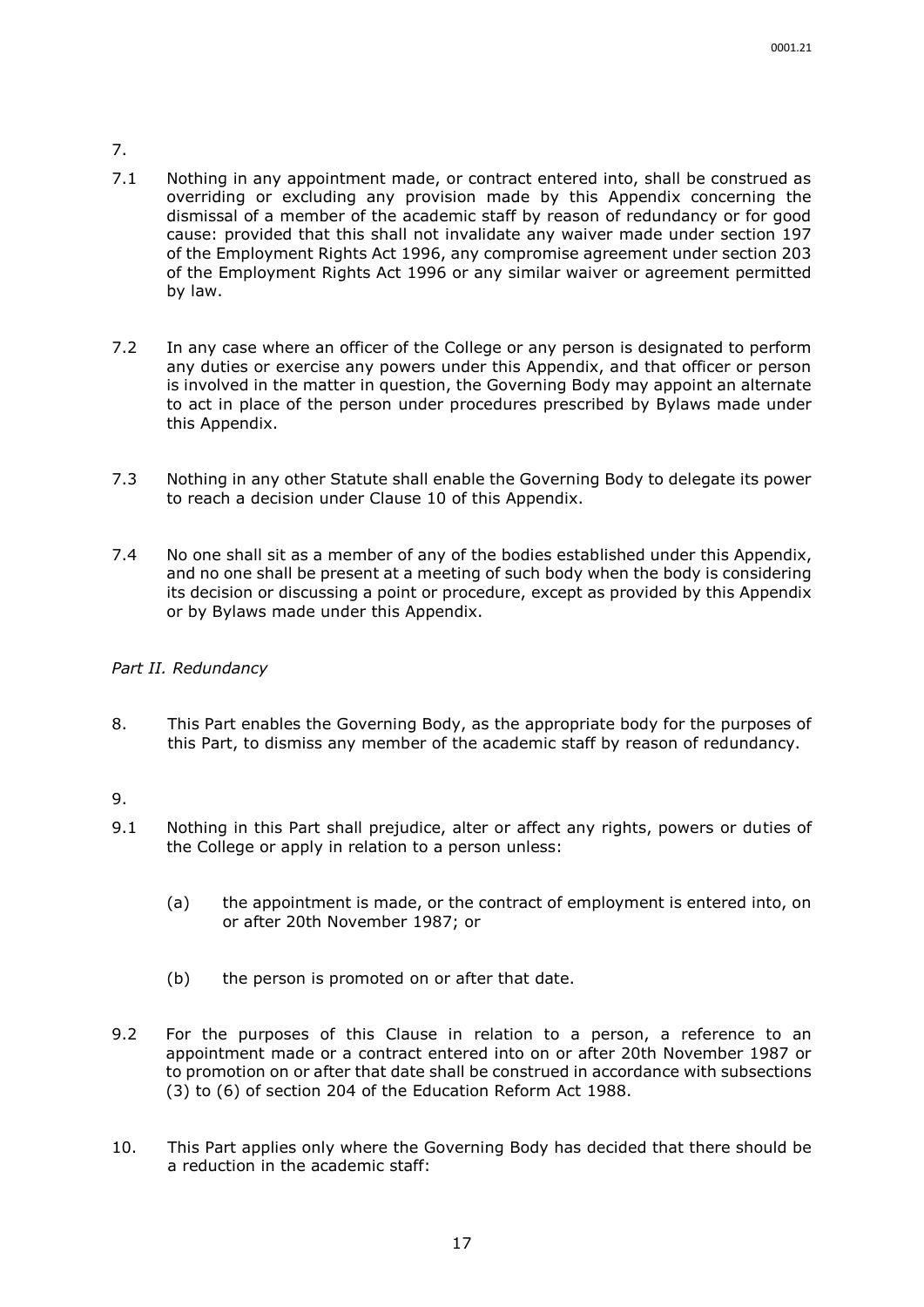- 10.1 of the College as a whole; or
- 10.2 of any area of academic work within the College by way of redundancy.

- 11.1 Where the Governing Body has reached a decision that there should be a reduction in the academic staff:
	- (a) it may select the requisite member or members of the academic staff for dismissal by reason of redundancy if such a course satisfies the guiding principles of Part 1, clause 1 of this Appendix; or
	- (b) it shall appoint a Redundancy Committee to be constituted in accordance with sub-clause 11.3 to give effect to its decision by such date as it may specify and for that purpose:
		- (i) to select and recommend the requisite members of the academic staff for dismissal by reason of redundancy; and
		- (ii) to report its recommendations to the Governing Body.
- 11.2 The Governing Body shall either approve any selection recommendation made under sub-clause 11.1(b)(i), or shall remit it to the Redundancy Committee for further consideration in accordance with its further directions.
- 11.3 A Redundancy Committee appointed by the Governing Body shall comprise:
	- (a) a Chairman; and
	- (b) two Fellows, not being persons employed by the College; and
	- (c) two members of the academic staff.
- 11.4 A member of the academic staff shall not be selected for dismissal under this Clause unless he, she or they have been afforded a reasonable opportunity to make representations to the Governing Body.

- 12.1 Where the Governing Body has either itself made a selection or has approved a selection recommendation made by the Redundancy Committee under sub-clause 11.1, it may authorize an officer of the College as its delegate to dismiss any member of the academic staff so selected.
- 12.2 Each member of the academic staff selected shall be given separate notice of the selection approved by the Governing Body.
- 12.3 Each separate notice shall sufficiently identify the circumstances which have satisfied the Governing Body that the intended dismissal is reasonable and in particular shall include:
	- (a) a summary of the action taken by the Governing Body under this Part;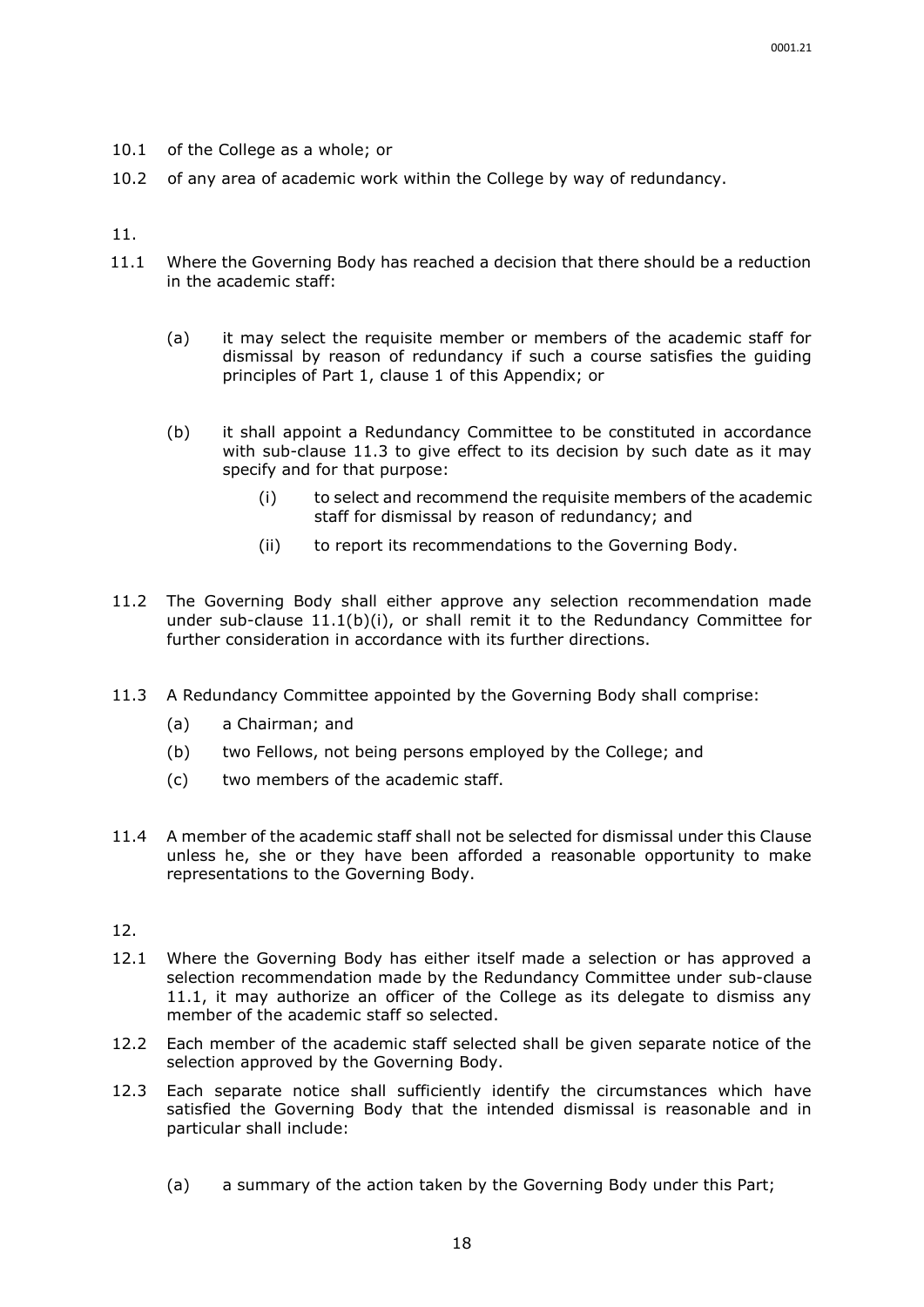- (b) an account of the selection processes it has used;
- (c) a reference to the rights of the person notified to appeal against the notice and to the time within which any such appeal is to be lodged under Part V of this Appendix; and
- (d) a statement as to when the intended dismissal is to take effect.

*Part III. Discipline, Dismissal and Removal from Office*

- 13.1 Minor faults shall be dealt with informally in accordance the Bylaws of the College in force for the time being.
- 13.2 Where the matter is more serious but falls short of constituting possible good cause for dismissal the following procedure shall be used:
	- (a) If the conduct or performance of a member of the academic staff does not meet acceptable standards, but does not constitute sufficient cause for dismissal, a formal warning may be given and a note of the oral warning will be kept. The member of the academic staff concerned shall be informed of the reason for the warning; that it constitutes the first stage of the disciplinary procedure; and that a right of appeal exists under this Clause. An oral warning shall be disregarded for disciplinary purposes after twelve months, subject to satisfactory conduct and performance.
	- (b) If the offence is a serious one, or if a further offence occurs, a written warning may be given by the Sub-Rector, who shall keep a copy of the warning. The member of the academic staff concerned shall be informed of the reason for the warning; the improvement required and the time within which that must be achieved; that a complaint may be made to the Rector seeking the institution of disciplinary proceedings heard by an Academic Disciplinary Committee appointed under Clause 14 of this Appendix if there is no satisfactory improvement; and that a right of appeal exists under this Clause. A written warning shall be disregarded for disciplinary purposes after two years, subject to satisfactory conduct and performance.
	- (c) A member of the academic staff who wishes to appeal against a disciplinary warning given under this Clause shall inform the Rector within two weeks. The Rector shall hear the appeal and his, her or their decision shall be final.
- 14.
- 14.1 If there has been no satisfactory improvement following a written warning given under Clause 13 of this Appendix, or in any case where it is alleged that the conduct or performance of a member of the academic staff may constitute good cause for dismissal or removal from office, a complaint seeking the institution of disciplinary proceedings to be heard by an Academic Disciplinary Committee appointed under Clause 15 of this Appendix may be made to the Rector.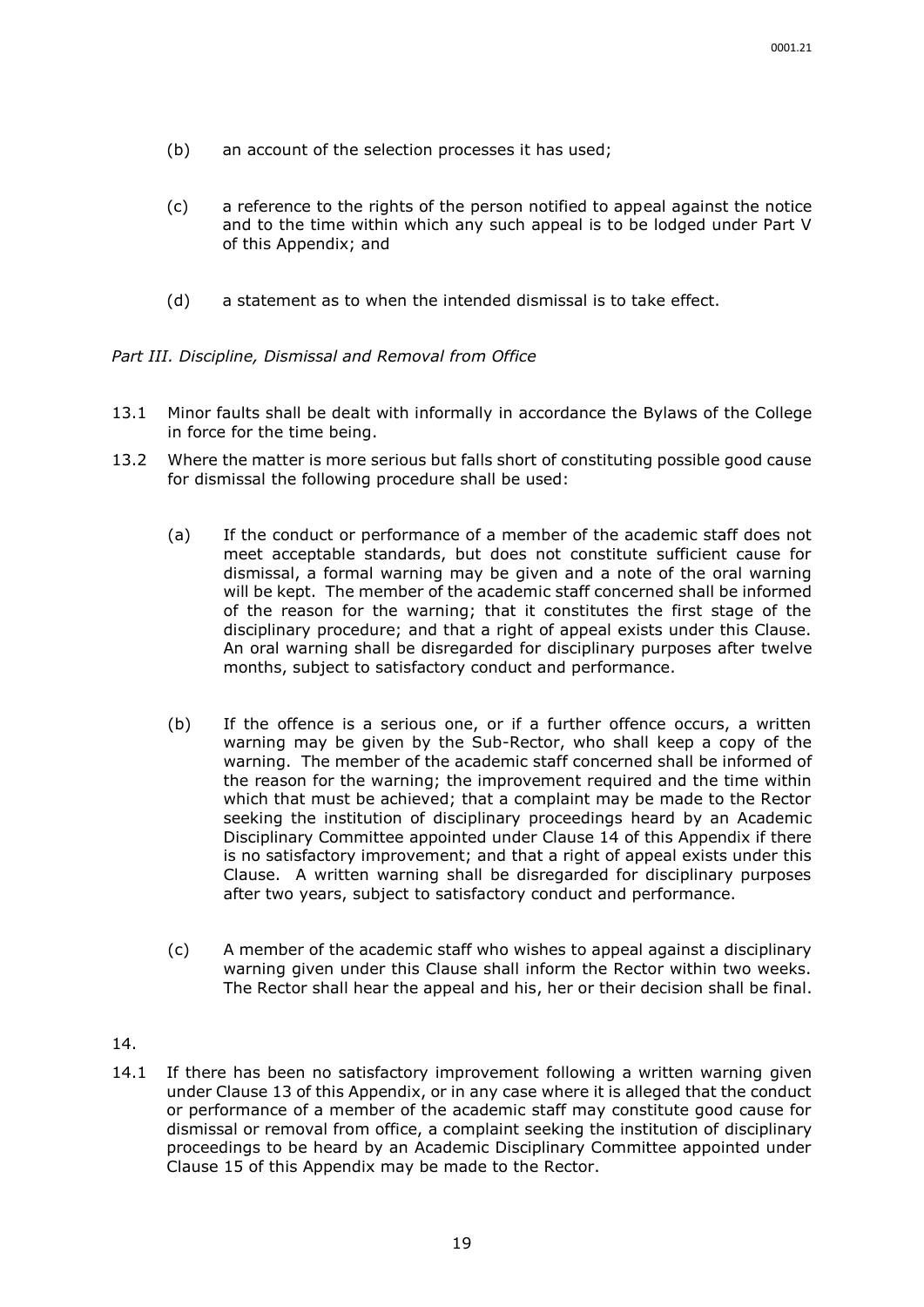- 14.2 To enable the Rector to deal fairly with any complaint brought under subclause 1 of this Clause, the Rector shall institute such enquiries (if any) as appear to be necessary.
- 14.3 If it appears to the Rector (whether on receipt of a complaint or otherwise) that there are grounds for believing that the conduct or performance of a member of the academic staff could constitute good cause for dismissal, the Rector shall write to the person concerned inviting comment in writing and may, at this stage or at any stage prior to the conclusion of any hearing by an Academic Disciplinary Committee appointed under Clause 15 of this Appendix, suspend the person concerned from the performance of his, her or their duties without loss of emoluments.
- 14.4 As soon as may be following receipt of the comments (if any), or in any event not later than 28 days after they were invited, the Rector shall consider the matter in the light of all the available material and may dismiss the matter summarily, or issue an oral or written warning to the person concerned, or determine that the matter be considered by an Academic Disciplinary Committee appointed under Clause 15 of this Appendix.
- 15. If the Rector has determined that the matter is to be considered by an Academic Disciplinary Committee, the Governing Body shall be requested to appoint such a committee to hear the allegations and to determine whether the conduct or performance of the person who is the subject of the allegations constitutes good cause for dismissal or otherwise constitutes a serious complaint relating to the person's appointment or employment, and, if so, to recommend what action should be taken.

- 16.1 An Academic Disciplinary Committee approved by the Governing Body shall comprise a Chairman and two Fellows.
- 16.2 In selecting members of the panel for appointment as members of an Academic Disciplinary Committee, the Governing Body shall exclude the subject of the allegations and any person who has been involved in or associated with the making of the complaint or any part of it, or who has been involved in any preliminary hearing or investigation.

- 17.1 When an Academic Disciplinary Committee has been appointed, the Governing Body shall instruct a suitable person to specify the allegations and to present, or arrange for the presentation of them before the Academic Disciplinary Committee.
- 17.2 It shall be the duty of the person formulating the allegations:
	- (a) to forward the allegations to the Academic Disciplinary Committee and to the member of the academic staff concerned, together with the other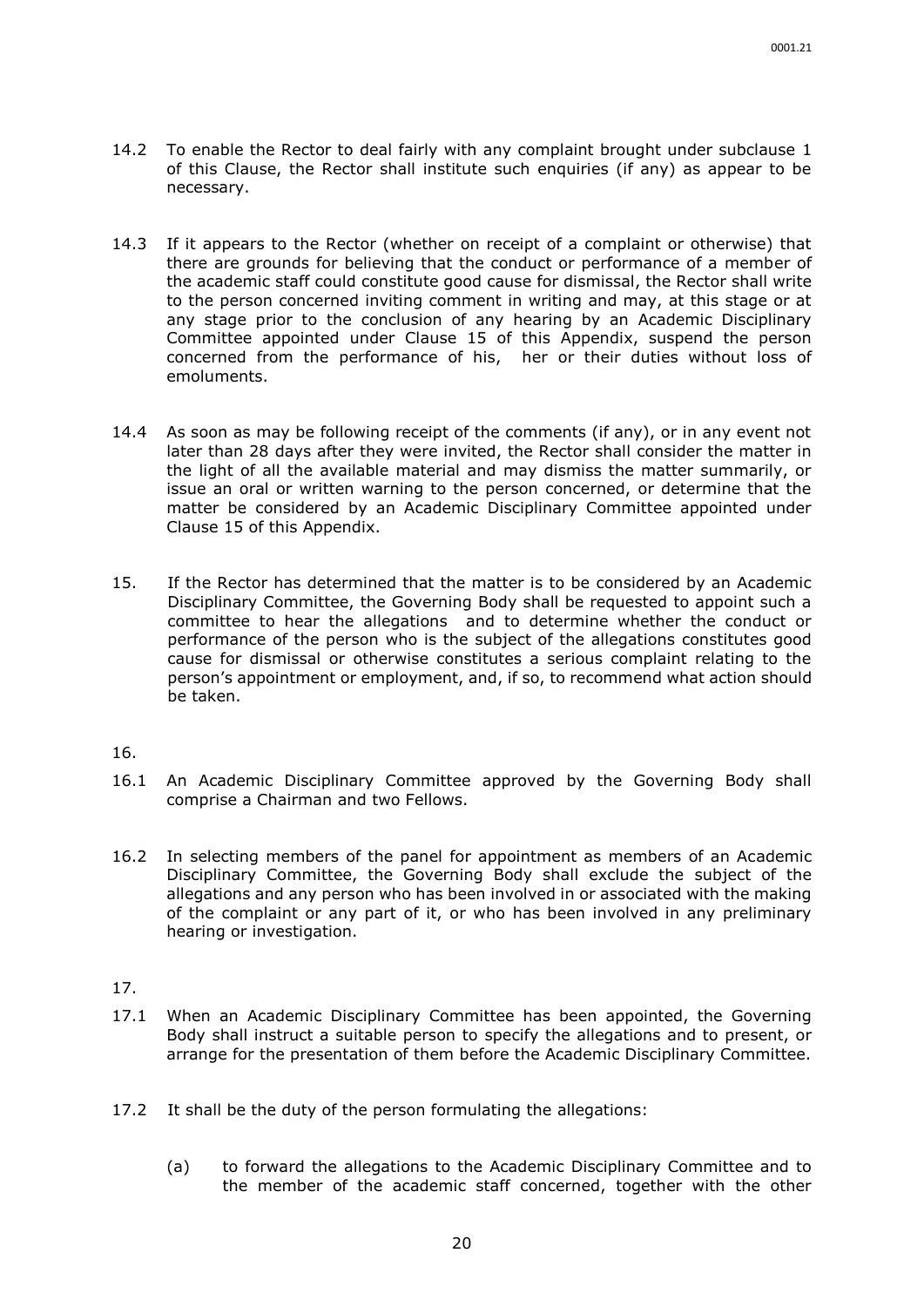documents therein specified and a list of all witnesses the College proposes to call, with statements containing the evidence they are expected to give; and

- (b) to make any necessary administrative arrangements for the summoning of witnesses, the production of documents and generally for the proper presentation of the case before the Committee.
- 18. The procedure to be followed in respect of the preparation, hearing, and determination of allegations by an Academic Disciplinary Committee shall be prescribed by Bylaws made under this Appendix. Such Bylaws shall ensure:
- 18.1 that the subject of the allegations is entitled to be represented by another person, whether such person is legally qualified or not, in connection with and at any hearing by an Academic Disciplinary Committee;
- 18.2 that the allegations shall not be determined without an oral hearing at which the subject of the allegations and any person appointed to represent him, her or them are entitled to be present;
- 18.3 that witnesses may be called, both on behalf of the person subject of the allegations and by the person presenting the allegations, and may be questioned concerning any relevant evidence;
- 18.4 that no new witness or documentary evidence may be introduced by the person presenting the allegations without the Committee's consent, which shall not be given save for good reason, and that if late introduction is allowed, the member of the academic staff shall be allowed an adjournment sufficient to consider and respond to the new evidence; and
- 18.5 that any allegations are allegations heard and determined as expeditiously as is reasonably practicable.

- 19.1 The Academic Disciplinary Committee shall send its decision on any allegations referred to it (together with its findings of fact and the reasons for its decision regarding those allegations and its recommendations, if any, as to the appropriate penalty) to the Rector, the person subject of the allegations, the person presenting the allegations and any person who shall have been added as a party by the Academic Disciplinary Committee.
- 19.2 The Academic Disciplinary Committee shall draw attention to the period of time within which any appeal should be made by ensuring that a copy of Part V of this Appendix accompanies each copy of its decision sent to a party to the proceedings under this Clause.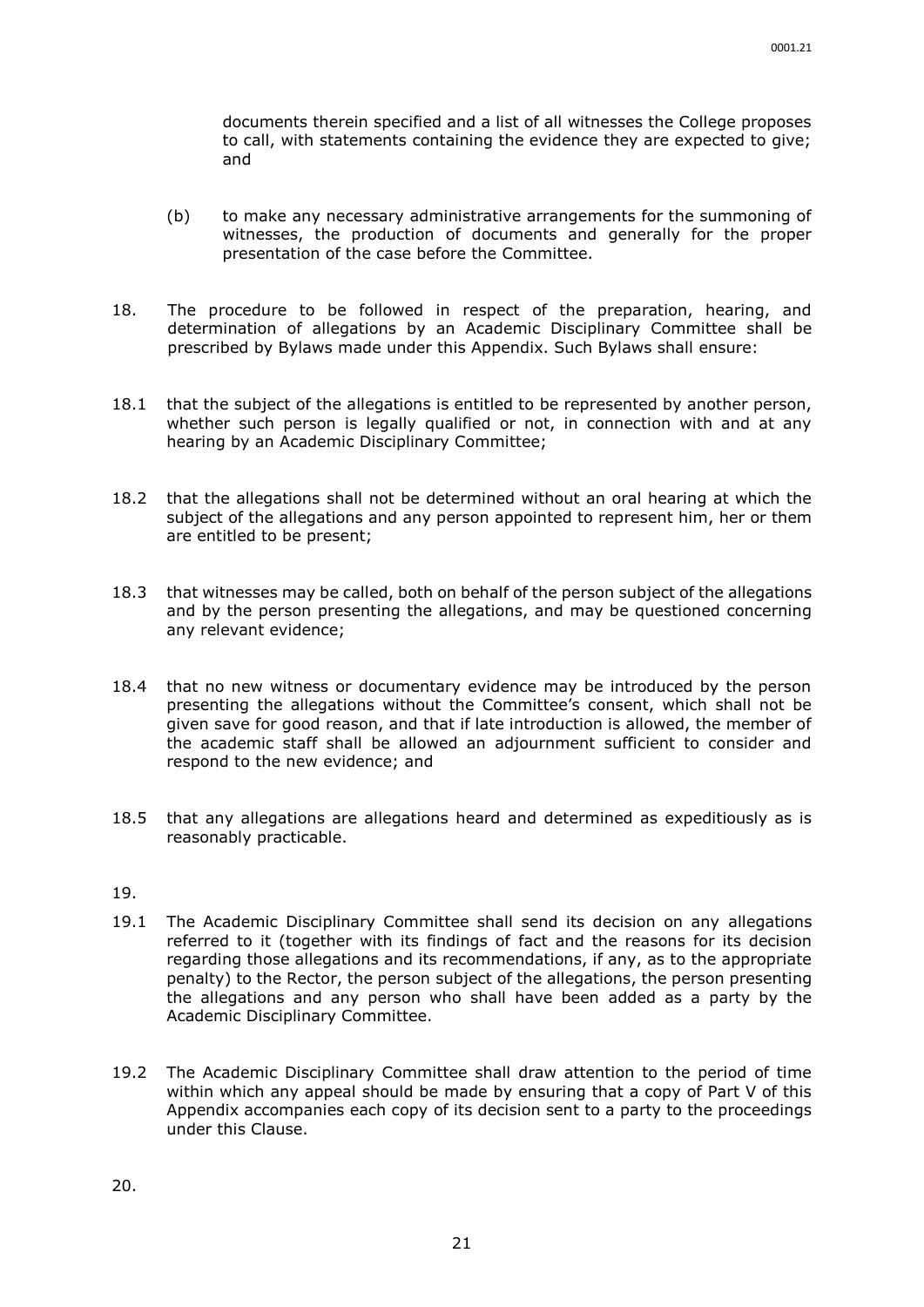- 20.1 Where any allegations are upheld and the Academic Disciplinary Committee finds good cause and recommends dismissal or removal from office, but in no other case, the Rector shall consult the Governing Body and shall decide whether or not to dismiss the person concerned. If the Rector decides to accept the Academic Disciplinary Committee's recommendation the person may forthwith be dismissed.
- 20.2 Where any allegations are upheld, other than where the Rector has decided under sub-clause 1 of this Clause to dismiss the person concerned, the action available to the Rector, after consulting the Governing Body (not comprising a greater penalty than that recommended by the Academic Disciplinary Committee), shall be:
	- (a) to discuss the issues raised with the person concerned; or
	- (b) to advise the person concerned about future conduct; or
	- (c) to warn the person concerned; or
	- (d) to suspend the person concerned for such period as the Rector shall think fair and reasonable, not to exceed three months after the date on which the Governing Body shall have considered the Academic Disciplinary Committee's decision, provided that no suspension without pay may be ordered unless the terms of the contract of employment of the person concerned contain provisions expressly entitling the Rector to impose such a penalty; or
	- (e) such further or other action under the contract of employment or terms of appointment of the person concerned as appears fair and reasonable in all the circumstances of the case; or
	- (f) any combination of any of the above.
- 21.
- 21.1 The Rector shall be the appropriate officer to exercise the powers conferred by Clause 20 of this Appendix but may appoint a delegate to exercise those powers.
- 21.2 Any action taken by the Rector or the delegate shall be confirmed in writing.

#### *Part IV. Removal for Incapacity on Medical Grounds*

22.

22.1 This Part makes separate provision for the assessment of incapacity on medical grounds as a good cause for dismissal or removal from office.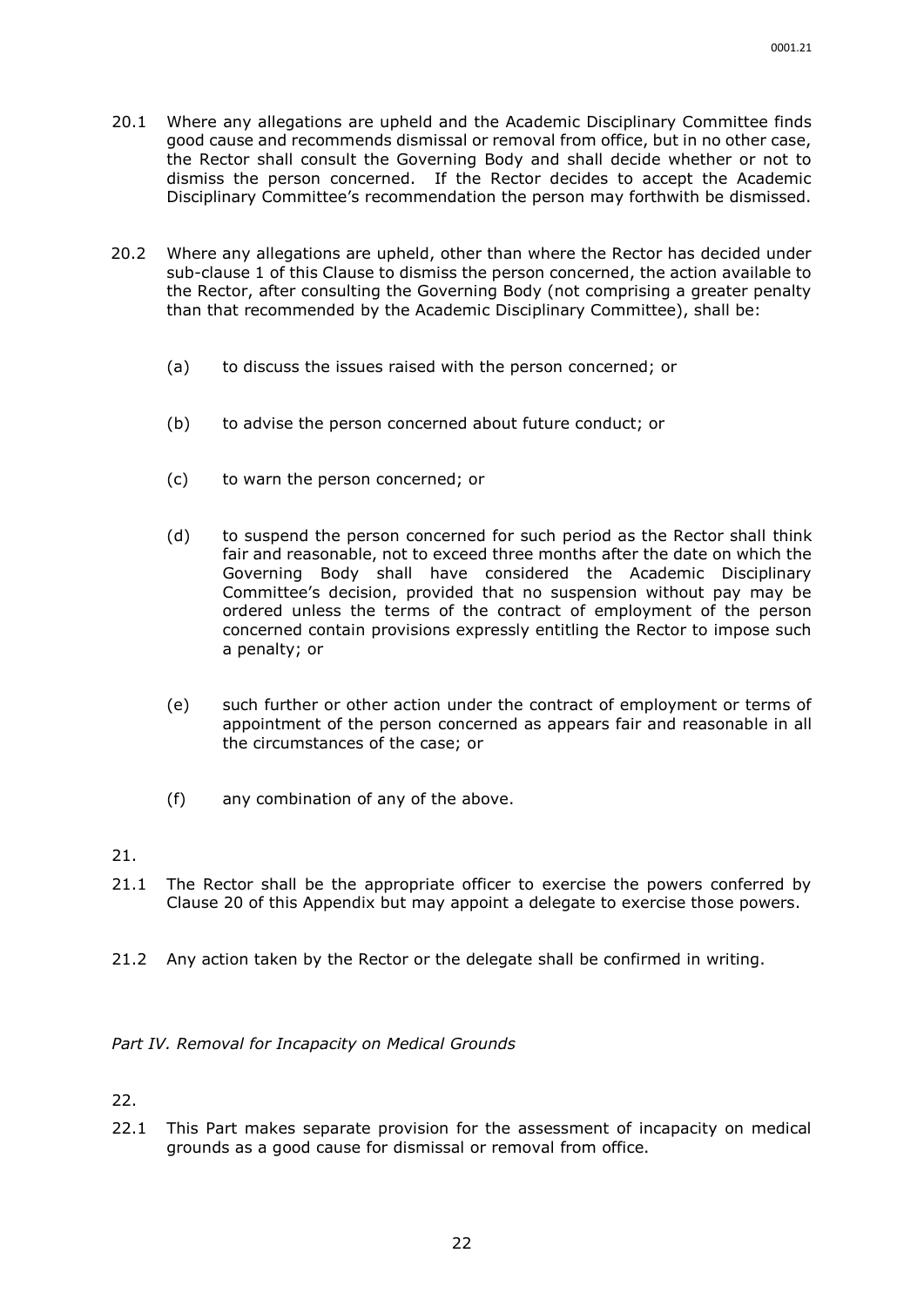- 22.2 In this Part references to medical grounds are references to capability assessed by reference to health or any other physical or mental quality.
- 22.3 In this Part the Rector shall be the appropriate officer to perform any duties or exercise any powers, but a delegate may be appointed by the Rector to exercise any of these powers or perform any of these duties.
- 22.4 In this Part references to the member of the academic staff for the purposes of notification, giving consent, agreement, nomination or providing evidence include, in cases where the nature of the alleged disability so requires, a responsible relative or friend or other person with authority to act on behalf of that member in addition to (or instead of) that member.

- 23.1 Where it appears to the Rector that the removal of a member of the academic staff on medical grounds should be considered the Rector:
	- (a) shall inform the member accordingly;
	- (b) may, if the member agrees or if the Rector considers that the College might otherwise suffer significant harm, suspend the member from duty without loss of pay; and
	- (c) shall notify the member in writing that it is proposed to make an application to the member's medical practitioner for a medical report and shall seek the member's consent in writing in accordance with the requirements of the Access to Medical Reports Act 1988.
- 23.2 A member who elects to apply for early retirement on medical grounds shall be allowed to do so and the College shall meet the reasonable costs of any medical opinion required.
- 23.3 If the member does not elect to apply for early retirement on medical grounds the Rector may refer the case in confidence, with any medical and other evidence (including any such evidence submitted by the member), to a Board comprising one person nominated by the Governing Body; one person nominated by the member concerned or, in default of the latter nomination, by the Rector; and (to chair the Board) a medically qualified person jointly agreed by the Governing Body and the member or, in default of agreement, to be nominated by the President of the Royal College of Physicians.
- 23.4 The procedure to be followed in respect of the preparation, hearing, and determination of a case by a Medical Board under this Part shall be prescribed by Bylaws made under this sub-clause. Such Bylaws shall ensure: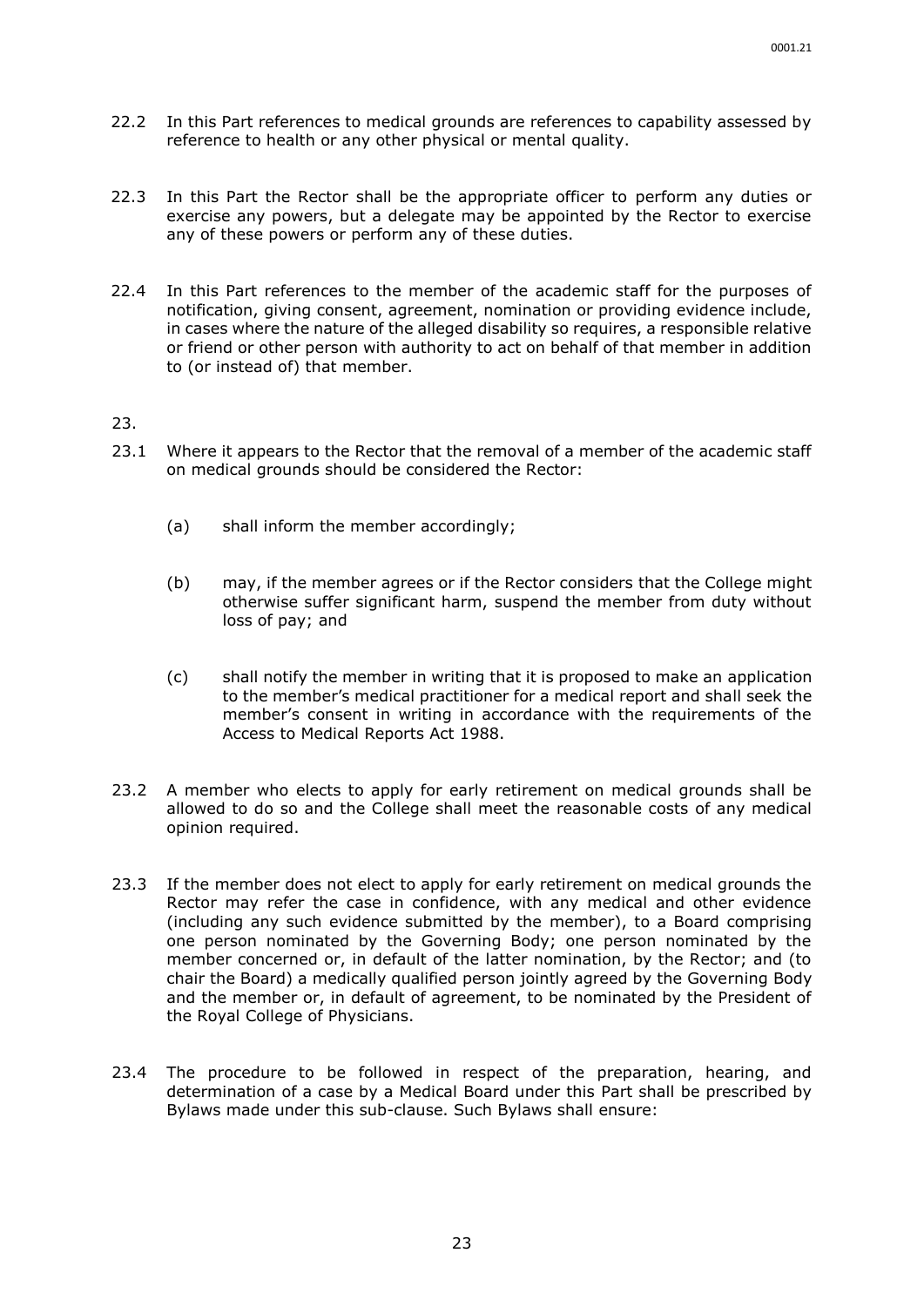- (a) that the member concerned is entitled to be represented by another person, whether such person is legally qualified or not, in connection with and at any hearing by the Board;
- (b) that a case shall not be determined without an oral hearing at which the person concerned and any person representing the member are entitled to be present;
- (c) that witnesses may be called and may be questioned concerning any relevant evidence; and
- (d) that the case is heard and determined as expeditiously as is reasonably practicable.
- (e) The Board may require the member concerned to undergo medical examination at the College's expense.

- 24.1 If the Board determines that the member should be required to retire on medical grounds, the Rector shall consult the Governing Body, and may terminate the employment of the member concerned on those medical grounds.
- 24.2 Any action taken by the Rector shall be confirmed in writing and notified to the Governing Body.

#### *Part V. Appeals*

25. This Part establishes procedures for hearing and determining appeals by members of the academic staff who are dismissed or under notice of dismissal or who are otherwise disciplined.

- 26.1 This Part applies:
	- (a) to appeals against any decision of the Governing Body to dismiss in the exercise of its powers under Part II of this Appendix;
	- (b) to appeals arising in any proceedings, or out of any decision reached, under Part III of this Appendix other than appeals against disciplinary warnings under Clause 13 of this Appendix;
	- (c) to appeals against any dismissal otherwise than in pursuance of Part II or Part III of this Appendix.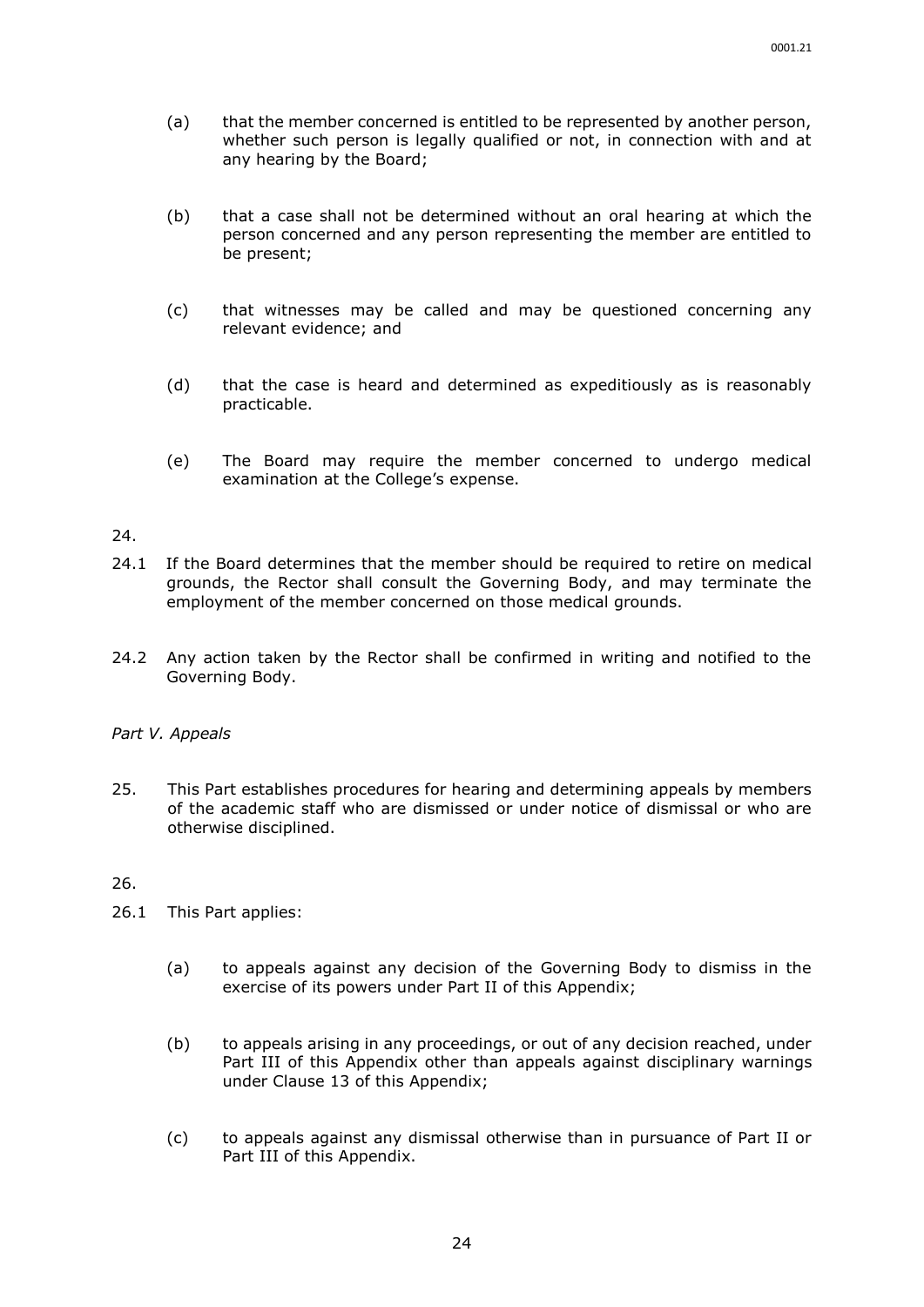- (d) to appeals against any disciplinary decision otherwise than in pursuance of Part III of this Appendix;
- (e) to appeals against any decision reached under Part IV of this Appendix; and
- (f) to appeals against any decision reached under Part VII of this Appendix and "appeal" and "appellant" shall be construed accordingly.
- 26.2 No appeal shall however lie against:
	- (a) a decision of the Governing Body under Clause 10 of this Appendix;
	- (b) any finding of fact of an Academic Disciplinary Committee under Clause 19.1 or of a Tribunal under Clause 41 of this Appendix save on legal grounds or save where, with the consent of the person or persons hearing the appeal, fresh evidence is called on behalf of the appellant at that hearing;
	- (c) any medical findings by a Board set up under Clause 23.3 of this Appendix save on legal grounds or save where, with the consent of the person or persons appointed, fresh evidence is called on behalf of the appellant at that hearing.
- 26.3 In this Part references to "the person appointed" are references to the person appointed by the Governing Body under Clause 29 of this Appendix to hear and determine the relevant appeal.
- 26.4 The parties to an appeal shall be the appellant and the Sub-Rector and any other person added as a party at the direction of the person appointed.
- 27. A member of the academic staff shall institute an appeal by serving on the Sub-Rector, within the time allowed under Clause 28 of this Appendix, notice in writing setting out the grounds of the appeal.

- 28.1 A notice of appeal shall be served within 28 days of the date on which the document recording the decision appealed from was sent to the appellant or such longer period, if any, as the person appointed may determine under subclause 3 of this Clause.
- 28.2 The Sub-Rector shall bring any notice of appeal received (and the date when it was served) to the attention of the Governing Body and shall inform the appellant that this has been done.
- 28.3 Where the notice of appeal is served on the Governing Body outside the 28 day period the person appointed under Clause 29 of this Appendix shall not permit the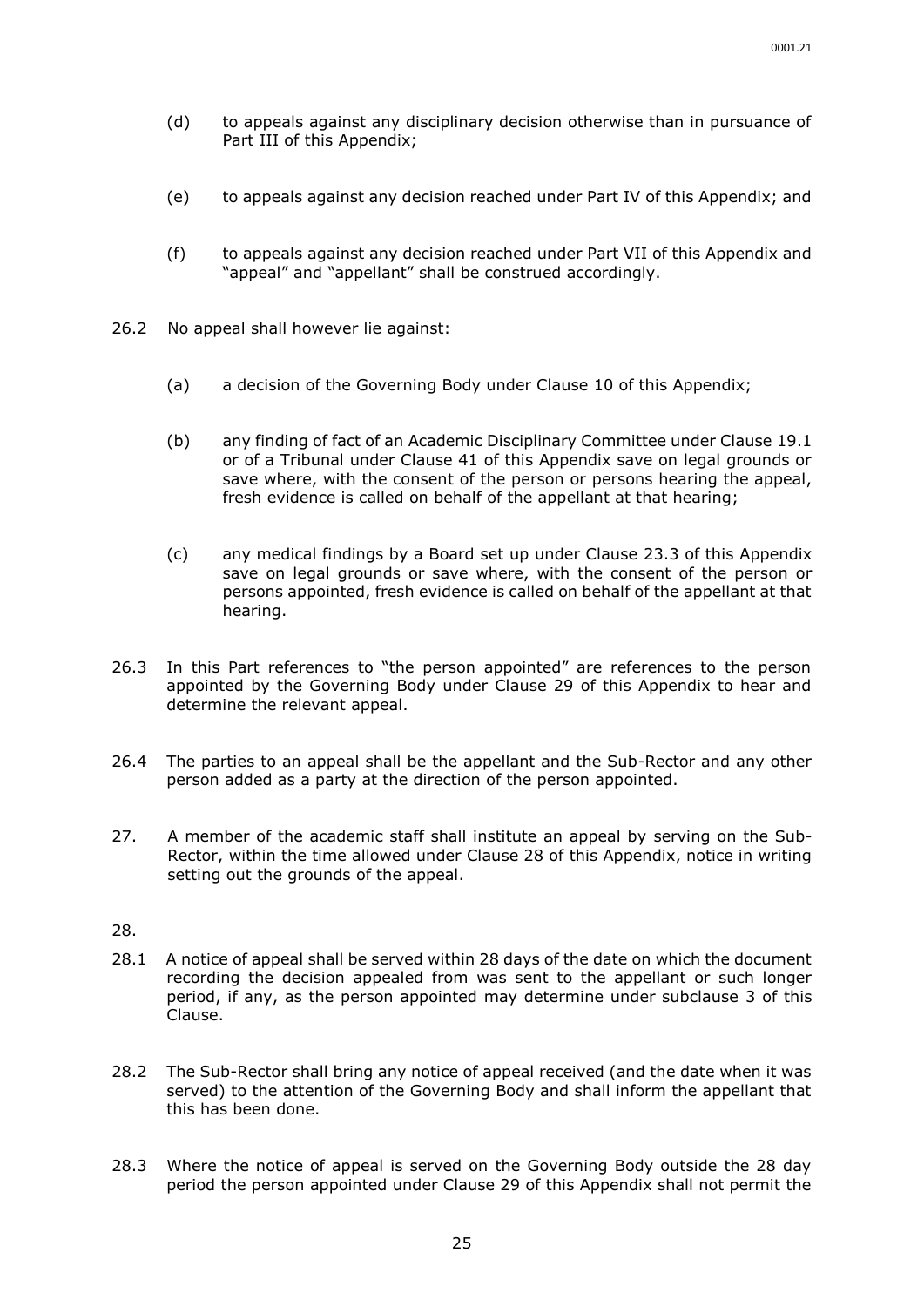appeal to proceed unless he, she or they consider that justice and fairness so require in the circumstances of the case.

29.

- 29.1 Where an appeal is instituted under this Part the Governing Body shall appoint a person described in sub-clause 2 of this Clause to hear and determine that appeal subject to sub-clause 3 of this Clause.
- 29.2 The persons described in this sub-clause are persons not employed by the College holding, or having held, judicial office or being barristers or solicitors of at least ten years' standing.
- 29.3 The person appointed shall sit alone unless he, she or they consider that justice and fairness will best be served by sitting with two other persons.
- 29.4 The other persons who may sit with the person appointed, and who shall be appointed by the Governing Body, shall be:
	- (a) one member of the Governing Body not being a person employed by the College; and
	- (b) one other person.

- 30.1 The procedure to be followed in respect of the preparation, consolidation, hearing and determination of appeals shall be that set out in Bylaws made under this Clause.
- 30.2 Without prejudice to the generality of the foregoing, such Bylaws shall ensure:
	- (a) that an appellant is entitled to be represented by another person, whether such person is legally qualified or not, in connection with and at any appeal hearing;
	- (b) that an appeal shall not be determined without an oral hearing at which the appellant and the appellant's appointed representative are entitled to be present and, with the consent of the person or persons hearing the appeal, to call witnesses;
	- (c) that full and sufficient provision is made for postponements, adjournments, dismissal of the appeal for want of prosecution and for the correction of accidental errors; and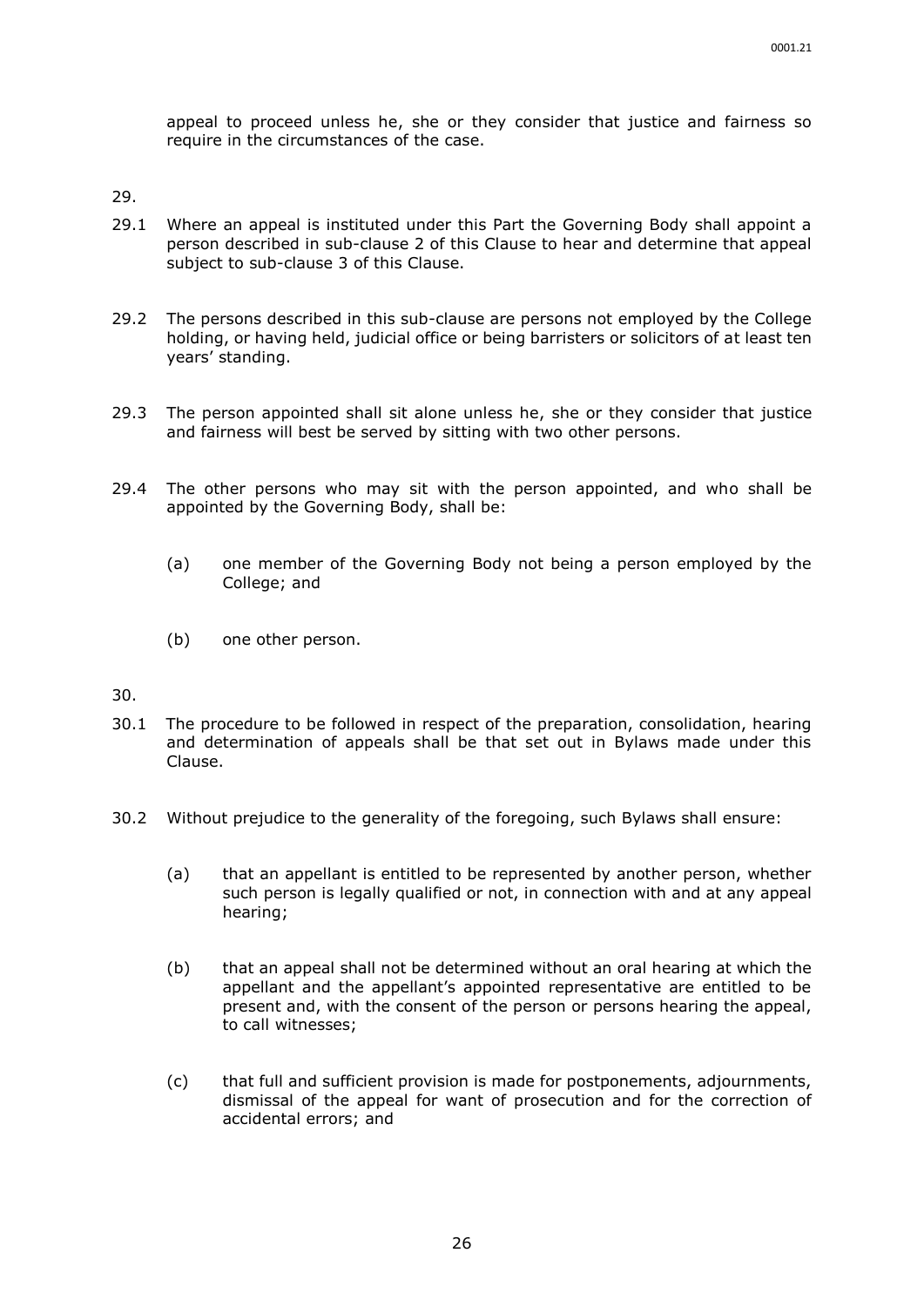- (d) that the person appointed may set appropriate time limits for each stage (including the hearing itself) to the intent that any appeal shall be heard and determined as expeditiously as is reasonably practicable.
- 30.3 The person or persons hearing the appeal may allow or dismiss an appeal in whole or in part and, without prejudice to the foregoing, may:
	- (a) remit an appeal from a decision under Part II of this Appendix (or any issue arising in the course of such an appeal) to the Governing Body for further consideration as the person or persons hearing the appeal may direct; or
	- (b) remit an appeal arising under Part III of this Appendix for re-hearing or reconsideration by the same or by a differently constituted Academic Disciplinary Committee to be appointed under that Part; or
	- (c) remit an appeal from a decision under Part IV of this Appendix for further consideration as the person or persons hearing the appeal may direct; or
	- (d) remit an appeal by the Rector arising under Part VII of this Appendix for rehearing or reconsideration by the same or by a differently constituted Tribunal to be appointed under that Part; or
	- (e) in the case of an appeal arising under Part III, substitute any lesser alternative penalty that would have been open to the Rector following the finding by the Academic Disciplinary Committee which heard and determined the original allegation or allegations.
- 31. The person appointed shall send a reasoned decision, including any decision reached in exercise of the powers listed under Clause 30.3 (a), (b), (c) or (d) of this Appendix, on any appeal and a statement of any findings of fact different from those of the Governing Body under Part II of this Appendix or of the Academic Disciplinary Committee under Part III of this Appendix or of the Board under Part IV of this Appendix or the Tribunal appointed under Part VII of this Appendix, as the case may be, to the Rector and to the parties to the appeal.

#### *Part VI Grievance Procedures*

- 32. The aim of this Part is to settle or redress individual grievances promptly, fairly and, so far as may be, within the relevant area by methods acceptable to all parties.
- 33. The grievances to which this Part applies are ones by members of the academic staff concerning their appointments or employment where those grievances relate:
- 33.1 to matters affecting themselves as individuals; or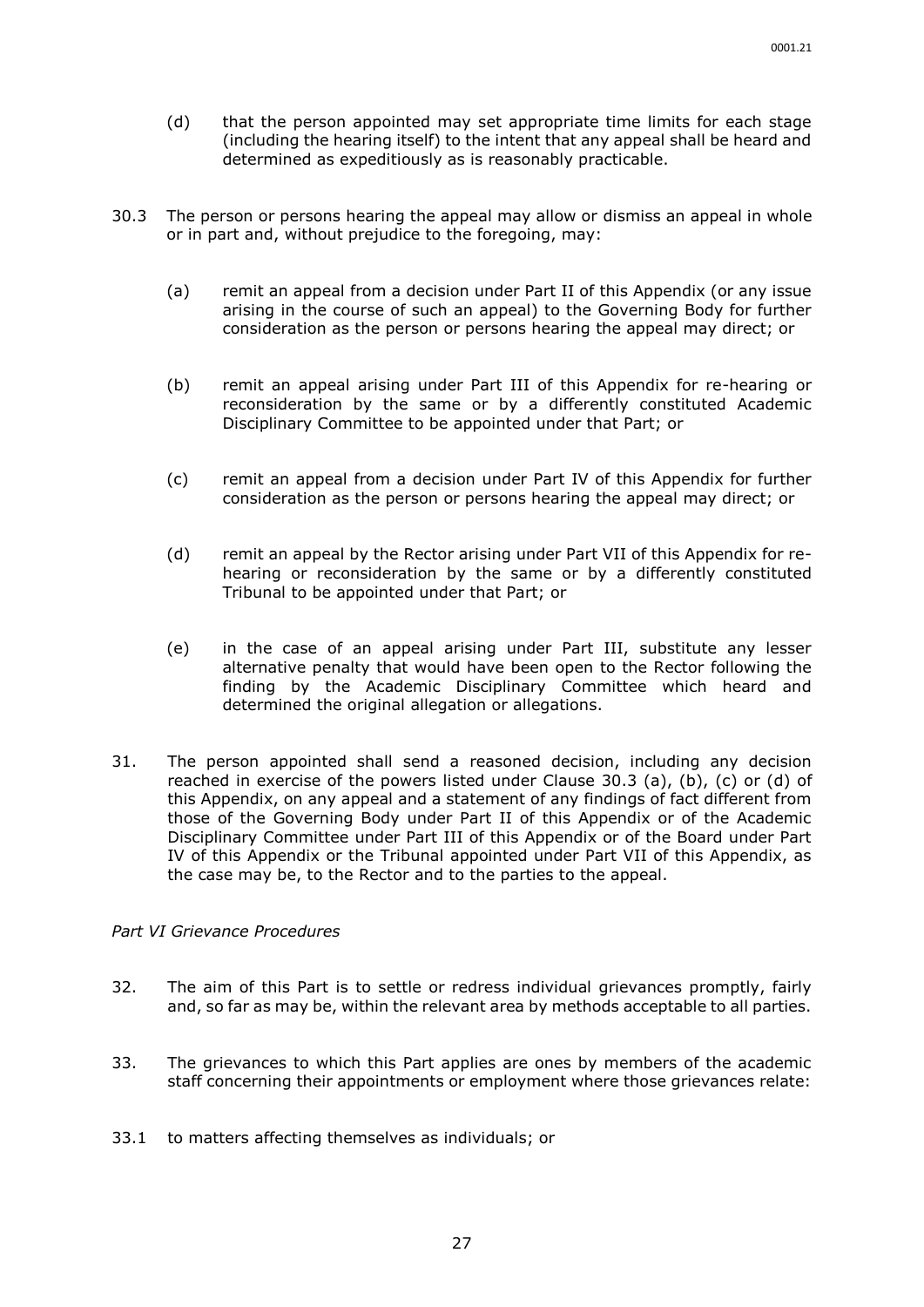- 33.2 to matters affecting their personal dealings or relationships with other staff of the College, not being matters for which express provision is made elsewhere in this Appendix.
- 34.
- 34.1 If other remedies within the relevant area have been exhausted the member of the academic staff may raise the matter with the Rector.
- 34.2 If it appears to the Rector that the matter has been finally determined under Part III, IV or V of this Appendix or that the grievance is trivial or invalid, the Rector may dismiss it summarily, or take no action upon it. If it so appears the Rector shall inform the member and may inform the Governing Body accordingly, if he, she or they see fit to do so.
- 34.3 If the Rector is satisfied that the subject matter of the grievance could properly be considered with (or form the whole or any part of):
	- (a) a complaint under Part III of this Appendix; or
	- (b) a determination under Part IV of this Appendix; or
	- (c) an appeal under Part V of this Appendix

then action relevant to the grievance shall be deferred until the relevant complaint, determination or appeal has been heard or the time for instituting it has passed and the Rector shall notify the member accordingly.

- 34.4 If the grievance has not been rejected under sub-clause 2 of this Clause of if action has not been deferred under sub-clause 3 of this Clause the Rector shall decide whether it would be appropriate, having regard to the interests of justice and fairness, to seek to dispose of it informally. If the Rector so decides, the member shall be notified and the Rector shall proceed accordingly.
- 35. If the grievance has not been disposed of informally under Clause 34.4 of this Appendix, the Rector shall refer the matter to a Grievance Committee for consideration.
- 36. A Grievance Committee shall comprise a Chairman, one member of the Governing Body not being a person employed by the College and one other member of the Governing Body.
- 37. The procedure in connection with the consideration and determination of grievances shall be determined in Bylaws in such a way as to ensure that the aggrieved person and any person against whom the grievance lies shall have the right to be heard at a hearing and to be accompanied by a friend or representative.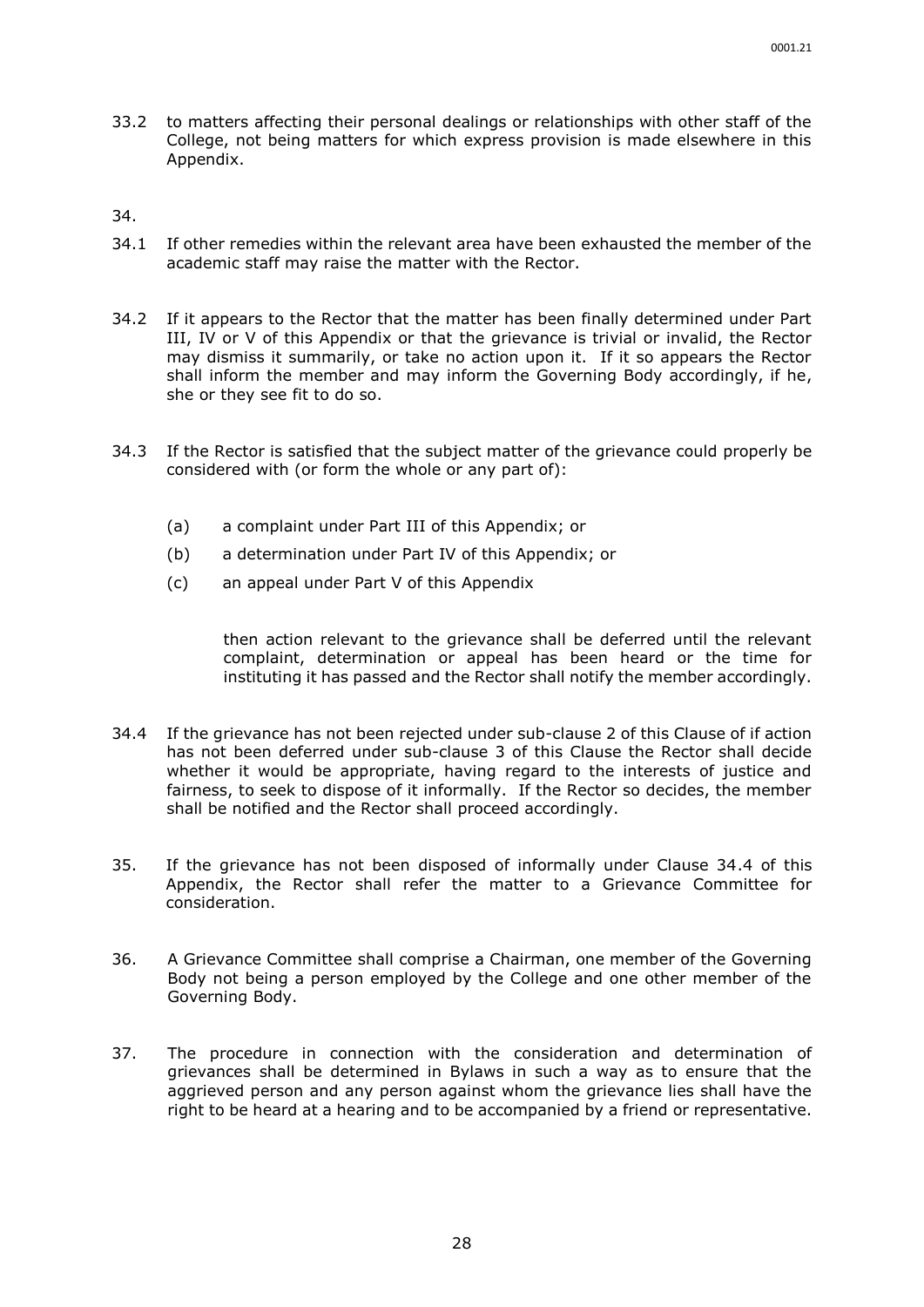38. The Committee shall inform the Governing Body whether the grievance is or is not well-found, and if it is well-found the Committee shall make such proposals to the Governing Body for the redress of the grievance as it sees fit.

#### *Part VII. Removal of the Rector from Office*

- 39. Any five members of the Governing Body may make a complaint to the Sub-Rector seeking the removal of the Rector from office for good cause.
- 40. The Sub-Rector shall refer such a complaint to the Governing Body, exclusive of the Rector and the members making the complaint. If it appears to the Governing Body that the complaint does not raise a *prima facie* case or that it is trivial or invalid or unjustified or is not supported by sufficient evidence of good cause for the removal of the Rector from office, it may determine that no further action shall be taken upon it.
- 41. If it appears to the Governing Body on the available material that the complaint raises a *prima facie* case and that this could, if proved, constitute is supported by sufficient evidence of good cause for the removal of the Rector from office, it shall appoint a Tribunal to hear and determine the matter.
- 42. The Tribunal appointed by the Governing Body shall comprise:
- 42.1 an independent person to chair the proceedings; and
- 42.2 one member chosen from amongst members of the Governing Body to whom this Appendix applies.
- 43. Allegations referred to the Tribunal shall be dealt with in accordance with the procedure prescribed in Clauses 17 to 19 of this Appendix, provided:
- 43.1 that the Sub-Rector shall perform any duty and exercise any power there assigned to the Rector; and
- 43.2 that the only recommendation the Tribunal may make is whether or not the Rector should be removed from office.
- 44. Where an allegation or allegations have been upheld and the Tribunal finds good cause and recommends dismissal, but in no other case, the Sub-Rector shall consult the Governing Body and may then dismiss the Rector.
- 45. Where a complaint is to be referred to a Tribunal under Clause 41, the Sub-Rector may if he, she or they consider that the College might otherwise suffer significant harm suspend the Rector from duty in all matters relating to the governance and discipline of the College without loss of salary.